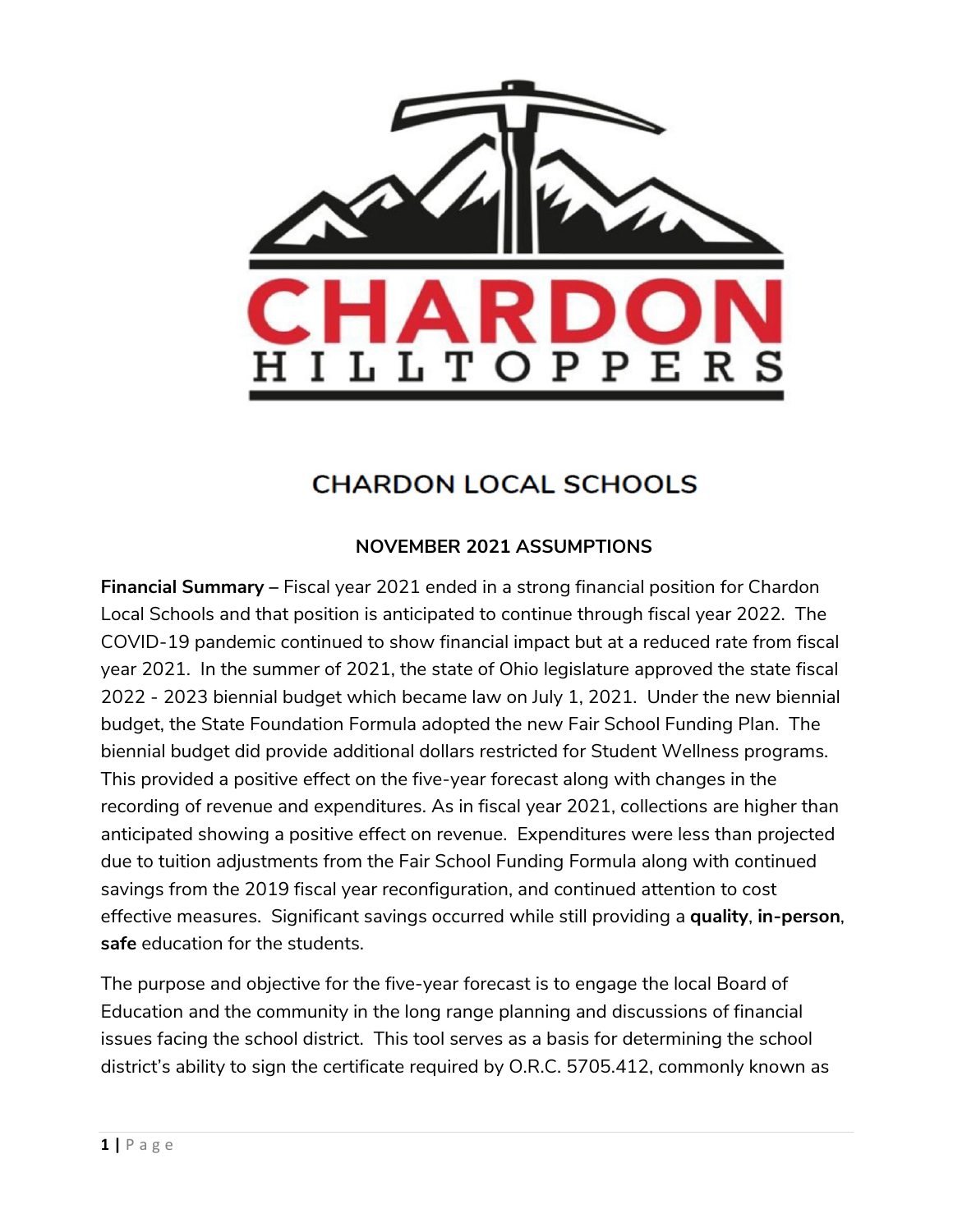the 412 certificate. In addition, this forecast is a method for the Department of Education and the Auditor of State to identify school districts with potential financial problems.

It is important to note that the five-year forecast is an **ESTIMATE** which is based on historical trends and current factors. This information is then extrapolated into estimates for subsequent years. The forecast variables can change multiple times throughout the fiscal year and while cash flow monitoring helps to identify unexpected variances, no process is guaranteed. The intent is to provide the district's financial trend over time and a roadmap for decisions aimed at encouraging financial sustainability and stability. **This five-year forecast is based on information we have at the time it was created and subject to change with any catastrophic change to the economy.**

The May 2021 five-year forecast projected an ending cash balance for fiscal year 2022 at \$19,089,863 before open encumbrances. Due to increased revenues and reduced expenditures this forecast includes adjustments to project an ending cash balance of \$21,053,889 (before open encumbrances) with the final projection after open purchase orders at \$20,553,889. This difference is explainable. First, tax collections were projected at a 98.06% collection rate in May 2021. This rate has been updated to 99.77% due to a favorable collection for the first half of the year. It is important to note the three-year average collection rate is currently at 100.32%. Second, although state revenues were reduced to account for the Fair School Funding Plan, expenditures were reduced even greater to show a positive effect on the forecast. Third, reduced expenditures, primarily in personnel services, benefits, and supplies impacted the final cash balance projection. This reduction was due to reduced staff and expenditures no longer needed to account for COVID-19 restrictions placed by the state in 2020.

In fiscal year 2022 a revenue surplus is expected. This means the expenditures are expected to be less than revenue by  $\frac{20,009,221}{2}$  in fiscal year 2022, therefore increasing our cash balance. By the last year of the forecast, fiscal year 2026, the district is expected to have a revenue shortfall where expenditures are projected to be greater than revenue by \$1,399,103 (deficit spending), therefore beginning to decrease our cash balance. A worsening cash balance can erode the district's financial stability over time. The district would need to cut its fiscal year 2026 projected expenses by 3.48% in order to balance its budget without additional revenue.

This forecast includes the Fair School Funding Plan (FSFP) adopted by the stat legislature starting in fiscal year 2022. The district expects a combined impact of \$397,397 in fiscal year 2022. This forecast includes a CFO adjusted trend calculation of the FSFP impact using current information. As information changes, the estimates will be updated. The district is considered a guarantee district in fiscal year 2022. A detailed state funding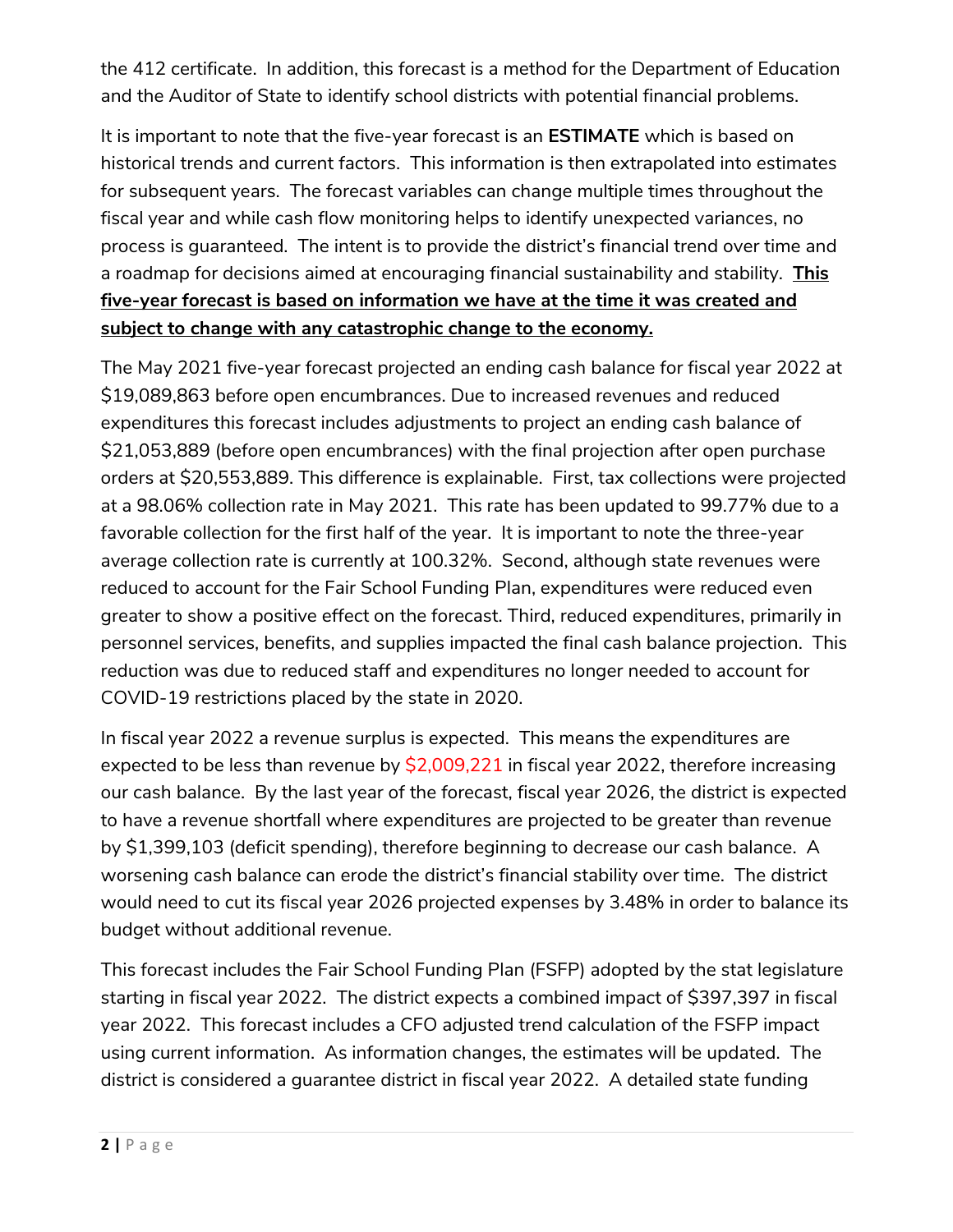supplement (Addendum A) to this forecast has been prepared and should be reviewed and considered part of the forecast assumptions.

To justify this projection, assumptions in each category are included in this report to explain the ending cash balance together with possible changes.



### **Forecast Summary November 2021**

| <b>Financial Forecast</b>                         | <b>Fiscal Year</b> | Fiscal Year  | Fiscal Year    | Fiscal Year  | Fiscal Year    |
|---------------------------------------------------|--------------------|--------------|----------------|--------------|----------------|
|                                                   | 2022               | 2023         | 2024           | 2025         | 2026           |
|                                                   |                    |              |                |              |                |
| Beginning Balance (Line 7.010) Plus               | 20,022,725         | 22.031.946   | 23.036.237     | 23,113,265   | 22,452,992     |
| Renewal/New Levies Modeled                        |                    |              |                |              |                |
| + Revenue                                         | 37,611,023         | 37,581,450   | 37, 876, 064   | 38, 368, 486 | 38,750,983     |
| + Proposed Renew/Replacement Levies               | $\sim$             |              | $\sim$         |              |                |
| + Proposed New Levies                             | $\sim$             |              | $\sim$         | $\sim$       |                |
| - Expenditures                                    | (35,601,802)       | (36,577,159) | (37, 799, 036) | (39,028,758) | (40, 150, 086) |
| = Revenue Surplus or Deficit                      | 2,009,221          | 1,004,291    | 77,028         | (660.272)    | (1,399,103)    |
| Line 7.020 Ending Balance with renewal/new levies | 22,031,946         | 23.036.237   | 23.113.265     | 22.452.992   | 21.053.889     |
| Analysis Without Renewal Levies Included:         |                    |              |                |              |                |
| Revenue Surplus or Deficit w/o Levies             | 2.009.221          | 1,004.291    | 77.028         | (660.272)    | (1,399,103)    |
| Ending Balance w/o Levies                         | 22,031,946         | 23,036,237   | 23, 113, 265   | 22,452.992   | 21,053,889     |

# **REVENUES**

Total revenue increased 3.36% or \$1,236,641 annually during the past five years and is projected to increase 0.45% or \$171,880 annually through fiscal year 2026. Real estate has the greatest projected average annual variance compared to the historical average at \$772,203.

From the growth chart below it is easy to see the increase in 2020 was directly related to the levy that passed in 2018. It typically takes two years for the revenue to show within the statistics. The projection is that revenue growth will decline in 2022 due to the lack of new revenue primarily because of House Bill 920 and conservative collection rates projected for less than the three year average.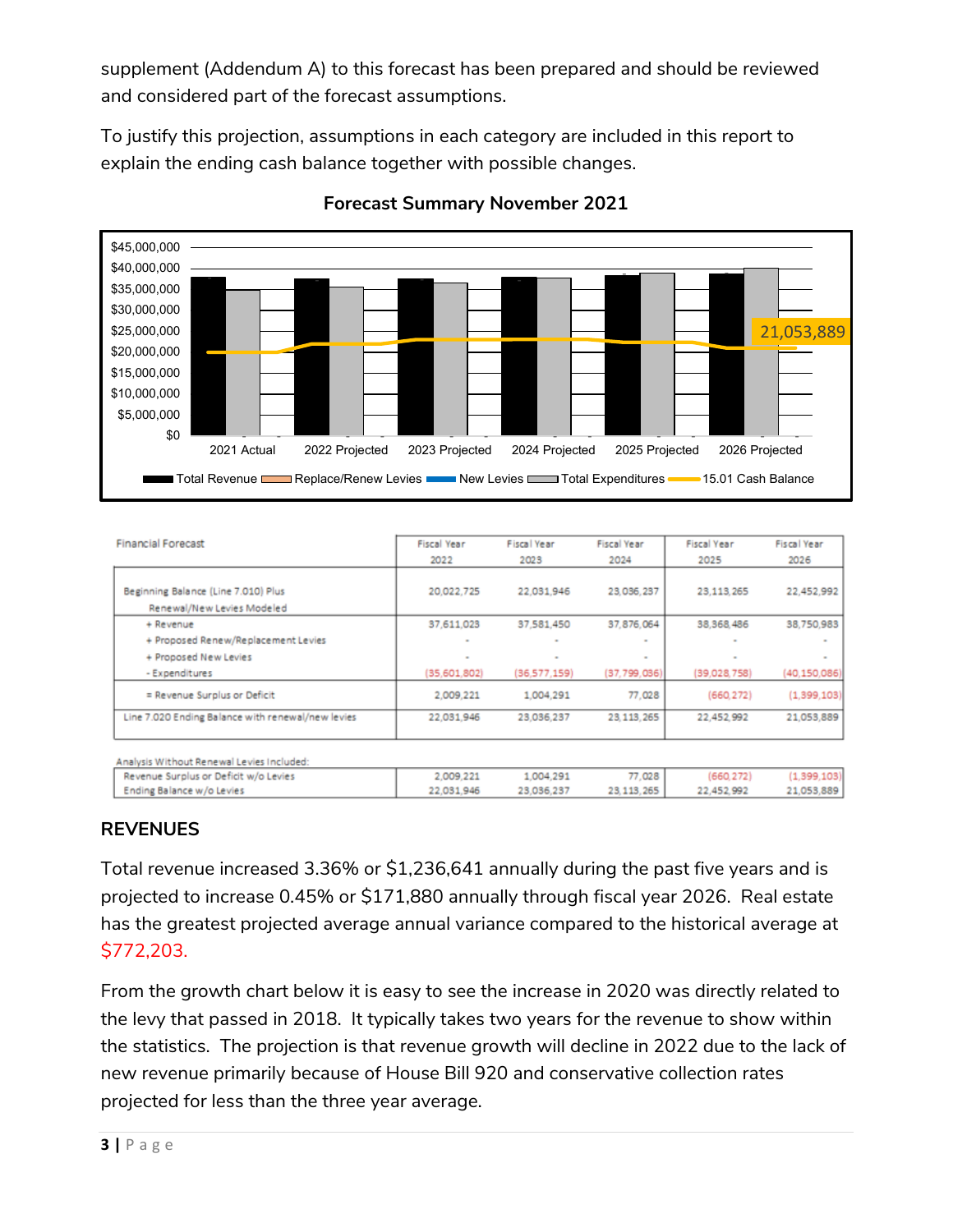

*Figure 1 - Year-Over-Year Dollar & Percent Change all Revenue*

Revenue Sources and Forecast Year-Over-Year Projected Overview



**Sources of Revenue Over Time**

*Figure 2- Total of all Revenue*

**1.010 – General Property Tax –** Real estate property tax revenue accounts for roughly 64.53% of the district's total revenue. Class I or residential/agricultural taxes make up approximately 82.94% of the real estate property tax revenue. The Class I tax rate is 35.65 mills in tax year 2021. Projected tax revenue for fiscal year 2022 is estimated at \$24,631,268 which is slightly higher than the May 2021 amount of \$24,572,586. This is due to the CFO adjustment in the collection rate for 2022.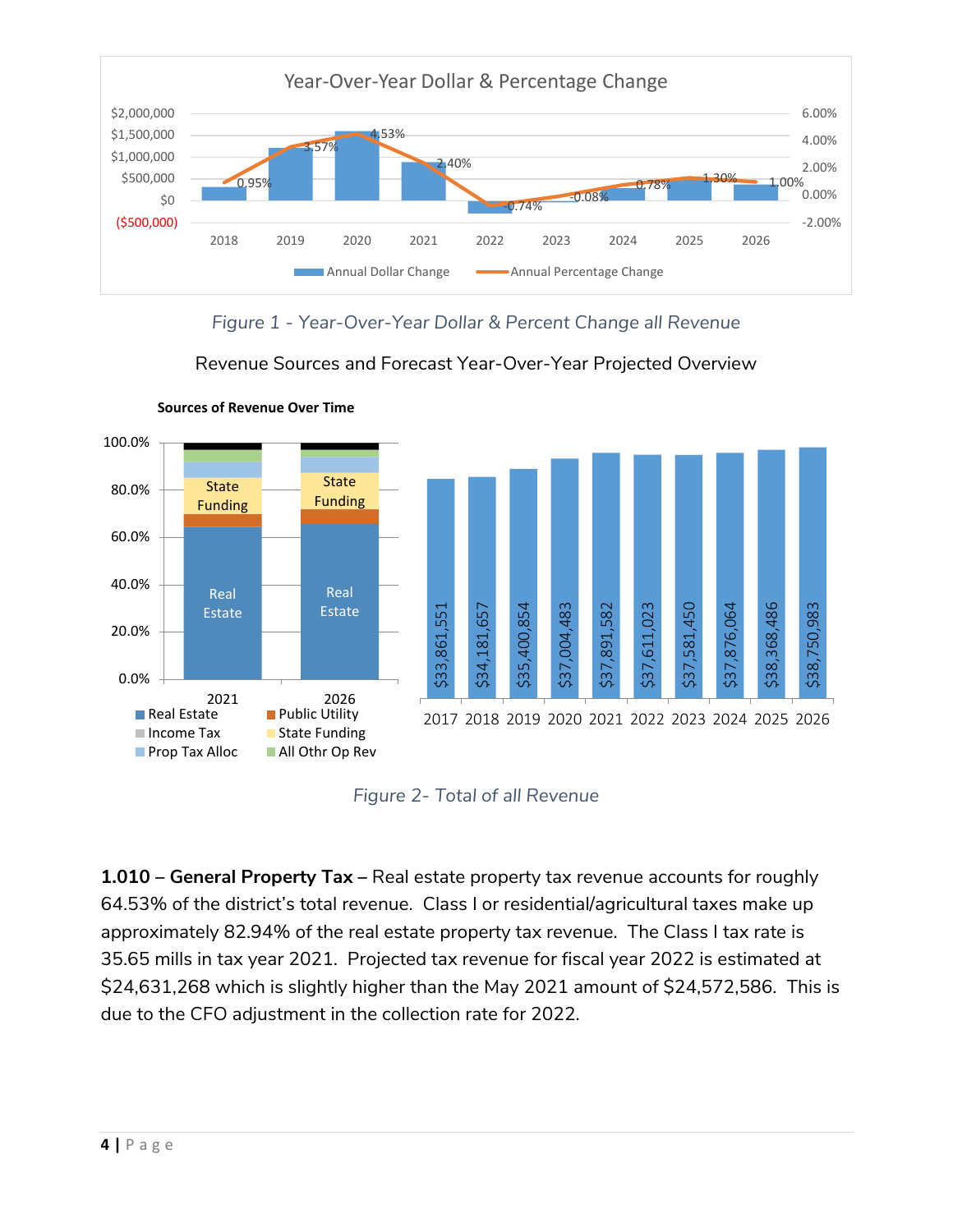

*Figure 3 - Property Tax Revenue*

The Geauga County Budget Commission set the collection rate for 2022 to 98%. The projections in this forecast reflect an average gross collection rate of 99.8% annually through tax year 2025. The revenue changed at an average annual historical rate of 4.13% and is project to change at an average annual rate of 0.79% through fiscal year 2026. Again, this is due to "**no new revenue**" other than potential inside-mill projected from fiscal year 2022 through fiscal year 2026.



# *Figure 4- Year-Over-Year Dollar & Percent Change Tax Revenue*

Calendar year 2023 is a reappraisal year in Geauga County and property values are expected to increase causing the growth rate to slightly increase from 2023 to 2024.

Calendar year 2020 was an update year for valuations by the Geauga County Auditor. Property value rate changes came in at a 10.8% increase in residential properties, which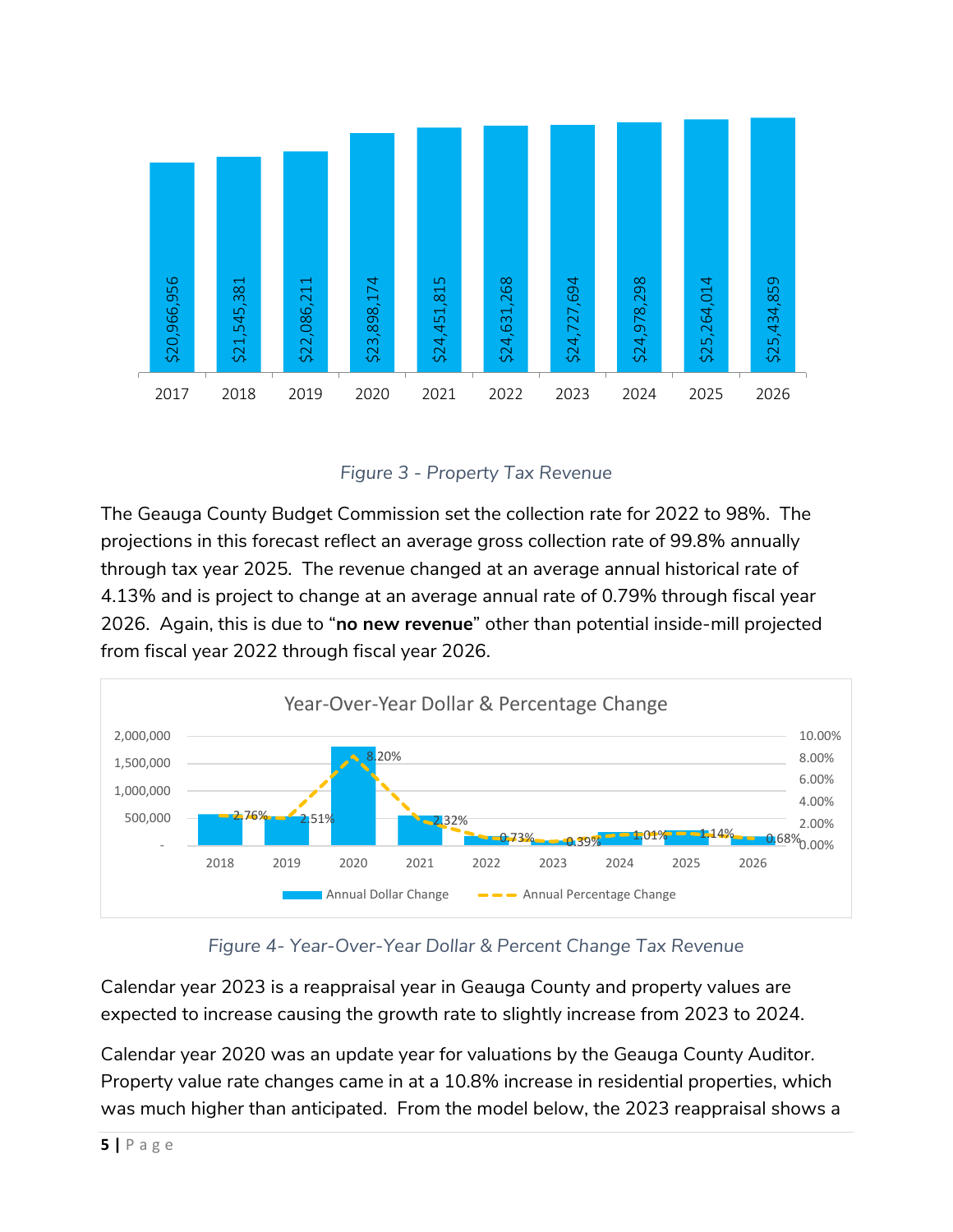# projected increase of 6.38% resulting in a small increase in inside-mill for residential tax revenue.

| Tax Year | Res Reapp/Update % Change. |          | Res New Constr | % Change. | <b>Total Res Values</b> | % Change |
|----------|----------------------------|----------|----------------|-----------|-------------------------|----------|
| 2015 act | $-483,490$                 | $-0.10%$ | 3,277,710      | 0.68%     | 485,227,760             | 0.58%    |
| 2016 act | $-366,060$                 | $-0.08%$ | 3,401,270      | 0.70%     | 488,262,970             | 0.63%    |
| 2017 act | 23,926,100                 | 4.90%    | 19,649,550     | 4.02%     | 531,838,620             | 8.92%    |
| 2018 act | $-133,010$                 | $-0.03%$ | 3,953,560      | 0.74%     | 535,659,170             | 0.72%    |
| 2019 act | $-90.390$                  | $-0.02%$ | 3.133.750      | 0.59%     | 538,702,530             | 0.57%    |
| 2020 act | 53,531,150                 | 9.94%    | 4,639,910      | 0.86%     | 596,873,590             | 10.80%   |
| 2021 est | 0                          | $0.00\%$ | 3.500.000      | 0.59%     | 600.373.590             | 0.59%    |
| 2022 est | 0                          | 0.00%    | 3,500,000      | 0.58%     | 603.873.590             | 0.58%    |
| 2023 est | 35,000,000                 | 5.80%    | 3,500,000      | 0.58%     | 642,373,590             | 6.38%    |
| 2024 est | $\circ$                    | $0.00\%$ | 3,500,000      | 0.54%     | 645,873,590             | 0.54%    |
| 2025 est | 0                          | $0.00\%$ | 3,500,000      | 0.54%     | 649,373,590             | 0.54%    |

The commercial model below includes valuation changes to account for the new Starbucks which opened this fall. Also included in this model is the tax value for the \$17,700,000 Redwood Apartment Complex which had an initial completion projection of 2022. This forecast pushes that completion to 2024 and estimates additional revenue in 2024 and 2025 accordingly. Portions of this property will be abated for two years. Lastly, the property located at 125 Parker Court has completed the twelve-year term for tax abatement and will begin paying taxes in calendar year 2022 for the 2021 calendar year. Future considerations include the Thistle Creek Development on North Hamden which has a projected 32 units at approximately \$380,000/unit. The Thistle Creek project has a buildout of two to three years and is not yet included in this model.

The below commercial model shows a 1.63% increase for the 2023 reappraisal, this includes an assumption that existing commercial values will continue to decline, while new construction will continue to increase. The result will generate a slight revenue increase for inside-mill which has been included in this forecast.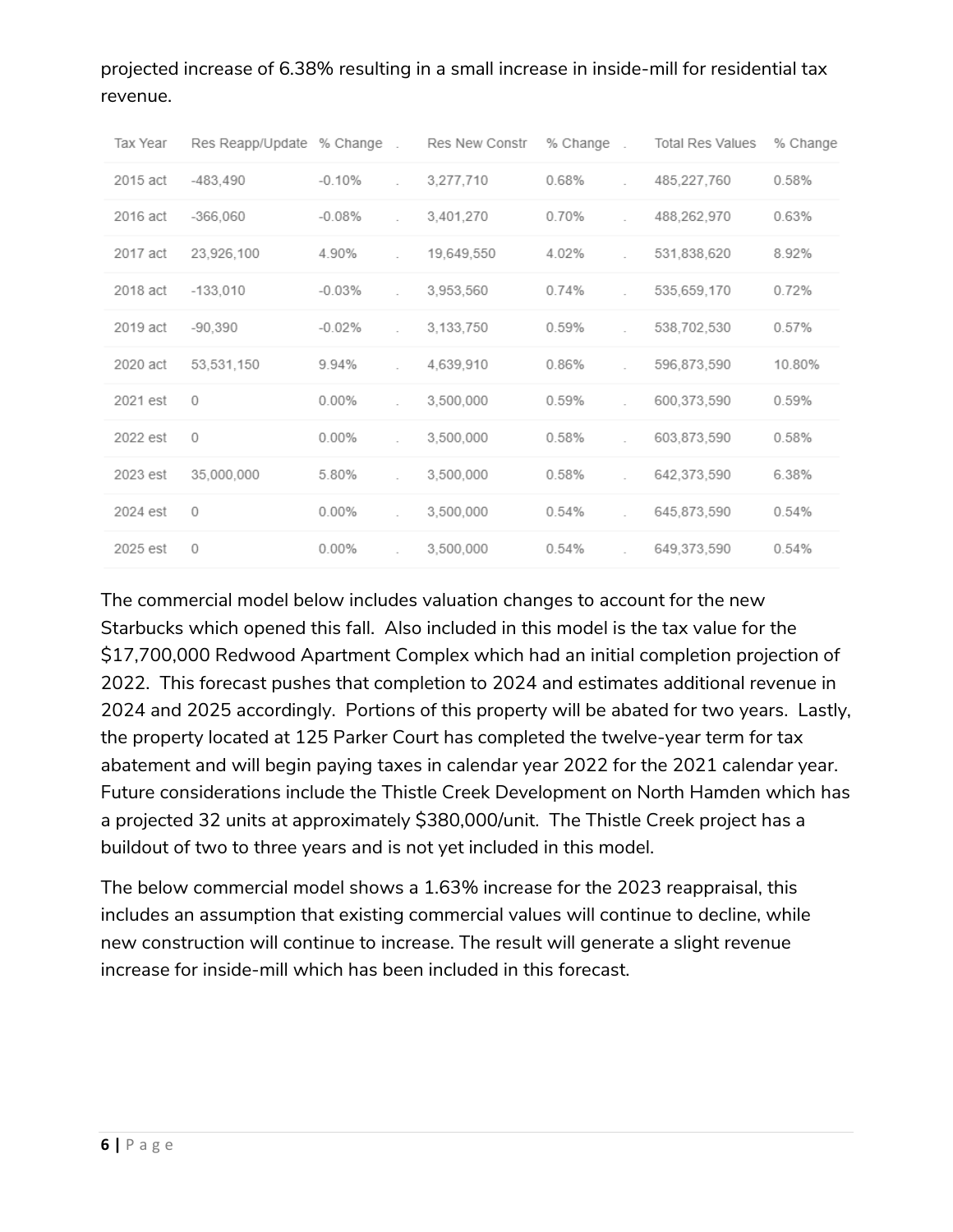| Tax Year | Class II Reapp/Upd % Change. |                 | Class II New Con: % Change. |          | Total Class II Valu % Change |          |
|----------|------------------------------|-----------------|-----------------------------|----------|------------------------------|----------|
| 2015 act | $-259.170$                   | $-0.30%$        | $-110,820$                  | $-0.13%$ | 85,719,820                   | $-0.43%$ |
| 2016 act | $-1,377,400$                 | $-1.61%$        | $-534.560$                  | $-0.62%$ | 83,807,860                   | $-2.23%$ |
| 2017 act | $-2,426,940$                 | $-2.90\%$<br>s. | 631,130                     | 0.75%    | 82,012,050                   | $-2.14%$ |
| 2018 act | -242.920                     | $-0.30%$        | 537,330                     | 0.66%    | 82,306,460                   | 0.36%    |
| 2019 act | 3,737,560                    | 4.54%           | 3,635,490                   | 4.42%    | 89,679,510                   | 8.96%    |
| 2020 act | $-1,577,130$                 | $-1.76%$<br>s.  | 3,685,420                   | 4.11%    | 91,787,800                   | 2.35%    |
| 2021 est | $-300.000$                   | $-0.33%$        | 500,000                     | 0.54%    | 91,987,800                   | 0.22%    |
| 2022 est | $-300.000$                   | $-0.33%$        | 500,000                     | 0.54%    | 92,187,800                   | 0.22%    |
| 2023 est | $-1,000,000$                 | -1.08%<br>÷.    | 2,500,000                   | 2.71%    | 93,687,800                   | 1.63%    |
| 2024 est | $-300,000$                   | $-0.32\%$       | 2,500,000                   | 2.67%    | 95.887.800                   | 2.35%    |
| 2025 est | $-300,000$                   | $-0.31%$<br>s.  | 500,000                     | 0.52%    | 96,087,800                   | 0.21%    |

House Bill 920 plays a key factor in revenue generated from property tax. Each levy has a maximum amount of collections associated with the levy. For example, if a levy were to generate \$2 million dollars, it would remain at \$2 million dollars for the district no matter how high property valuations increase. In effect, the millage is reduced "effective millage" so that the dollar amount of revenue does not exceed the initial \$2 million dollar amount. There is a small percentage of taxes (4.5 mill) that are collected on what is called "insidemill". This amount does increase from year to year, showing a slight increase in taxes on the forecast. Inside-mill is not protected by House Bill 920 and revenue can decline if property values were to plummet.

**1.020 – Public Utility –** Public Utility Personal Property Tax revenue is generated from the personal property values, additions, and depreciation reported by the utility companies. This category currently makes up 5.44% of the total district revenue. The property is taxed at the full voted tax rate which in tax year 2021 is 78.68 mills. Total Public Utility Personal Property tax projected for 2022 is \$2,149,269 which is just under the assumption made for this line item in the May 2021 forecast at \$2,149,305.

The forecast is modeling an average gross collection rate of \$100%. The revenue changed historically at an average annual dollar amount of \$133,102 and is projected to change at an average annual dollar amount of \$74,237 through fiscal year 2026.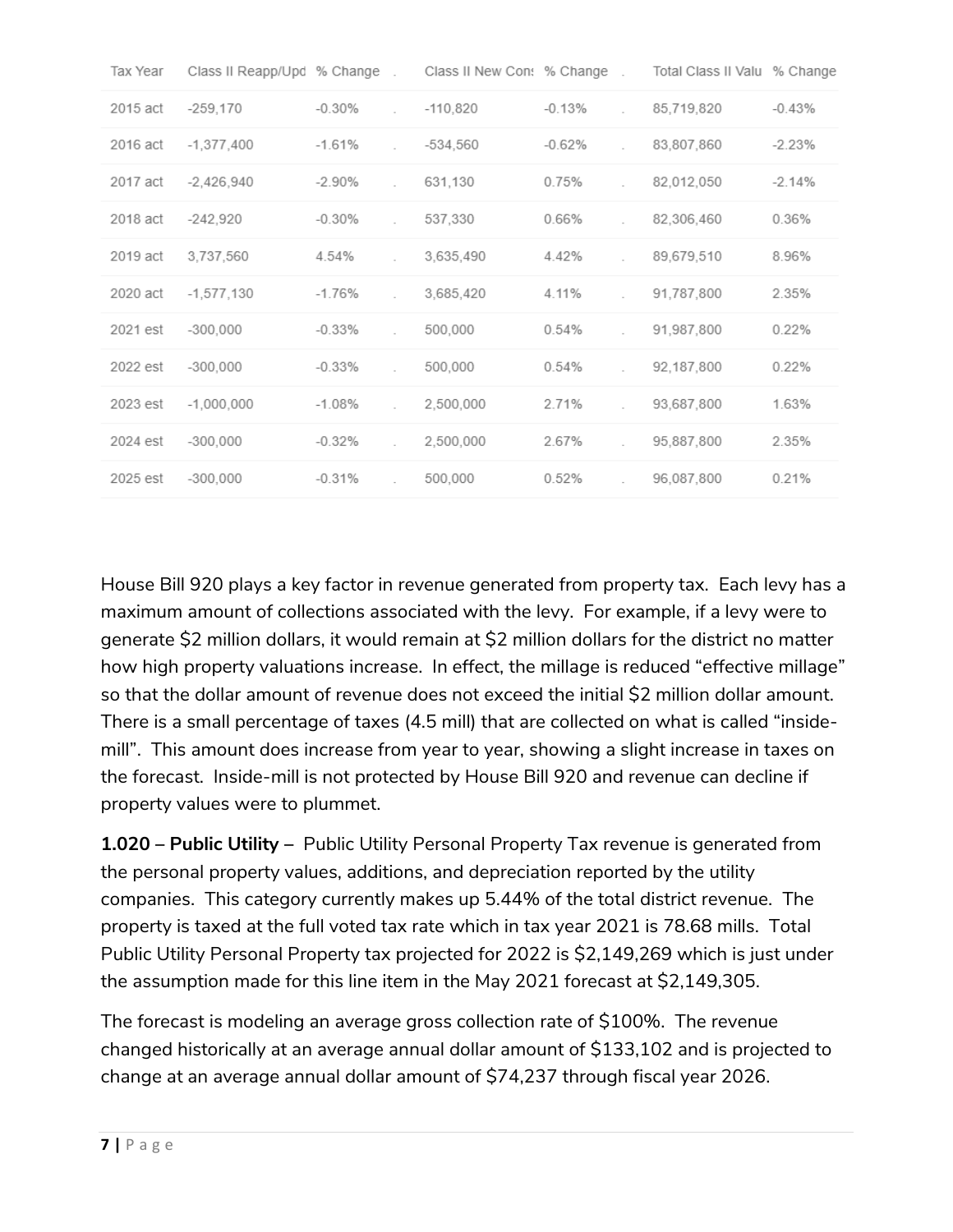

*Figure 5 - 1.020 – Public Utility Personal Property Revenue*

Collection rates for Public Utility are typically at 100%, but due to the ongoing conflict with the Orwell Trumbull Pipeline the average gross collection rate is at 97.31%. The revenue changed at an average annual dollar amount of \$127,172 and is projected to change at an average annual dollar amount of \$81,806 through fiscal year 2025. The Orwell Trumbull Pipeline has filed for bankruptcy and the assets are being sold separately from the liabilities. This issue is affecting all school districts that are associated with the pipeline. The Public Utility valuations were reduced by -\$2,624,880 after the 2020 Geauga County triennial appraisal and the Orwell Trumbull Pipeline values were completely removed. A 100% collection rate is estimated at the reduced values over the next four years. This model does not take into consideration the possibility of increased valuations which may result in the sale of the pipeline assets. Figure 5 - 1.020 - Public Utilit<br>
Collection rates for Public Utility are typically<br>
with the Orwell Trumbull Pipeline the average<br>
revenue changed at an average annual dollar<br>
collection rates for Public Utility are typic

Public utility year-over-year dollar and percent changes show a steady increase through fiscal year 2020, but due to stabilizing valuations, this forecast includes a continued increase but at lower percentage rates. The growth rate is projected to stabilize at 3.2%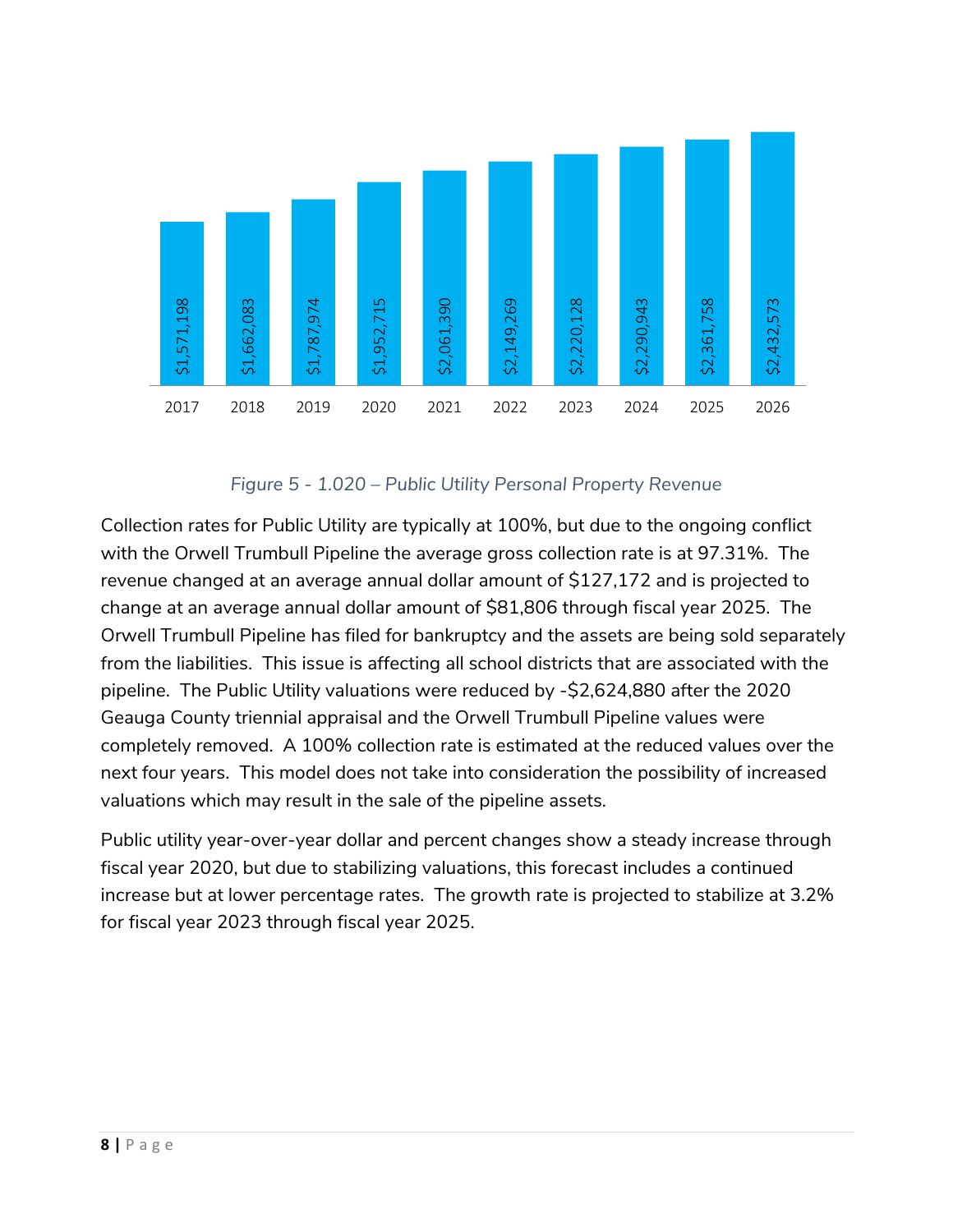



**1.030 – Income Tax** – Chardon Local District does not have an income tax in place.

**1.035 – Unrestricted Grants-in-Aid** – Beginning in fiscal year 2022 the state legislatures adopted the Fair School Funding Plan (FSFP). Funding is driven by a base cost methodology that incorporates four components identified as necessary to the education process. The base cost is currently calculated for two years using a statewide average from historical actual data. For Chardon Local Schools the calculated base cost total is \$18,906,390 in fiscal year 2022. The state's share of the calculated base cost total is \$1,499,536 or \$567 per pupil.

The FSFP change to district educated enrollment will reduce funded enrollment but also potentially reduce tuition cost. In fiscal year 2021, the district had approximately \$1,243,072 in possible tuition cost reductions. These reductions will be reflected in the purchased services expenditure note.



*Figure 7 - 1.035 – Chardon ADM - Number of Students*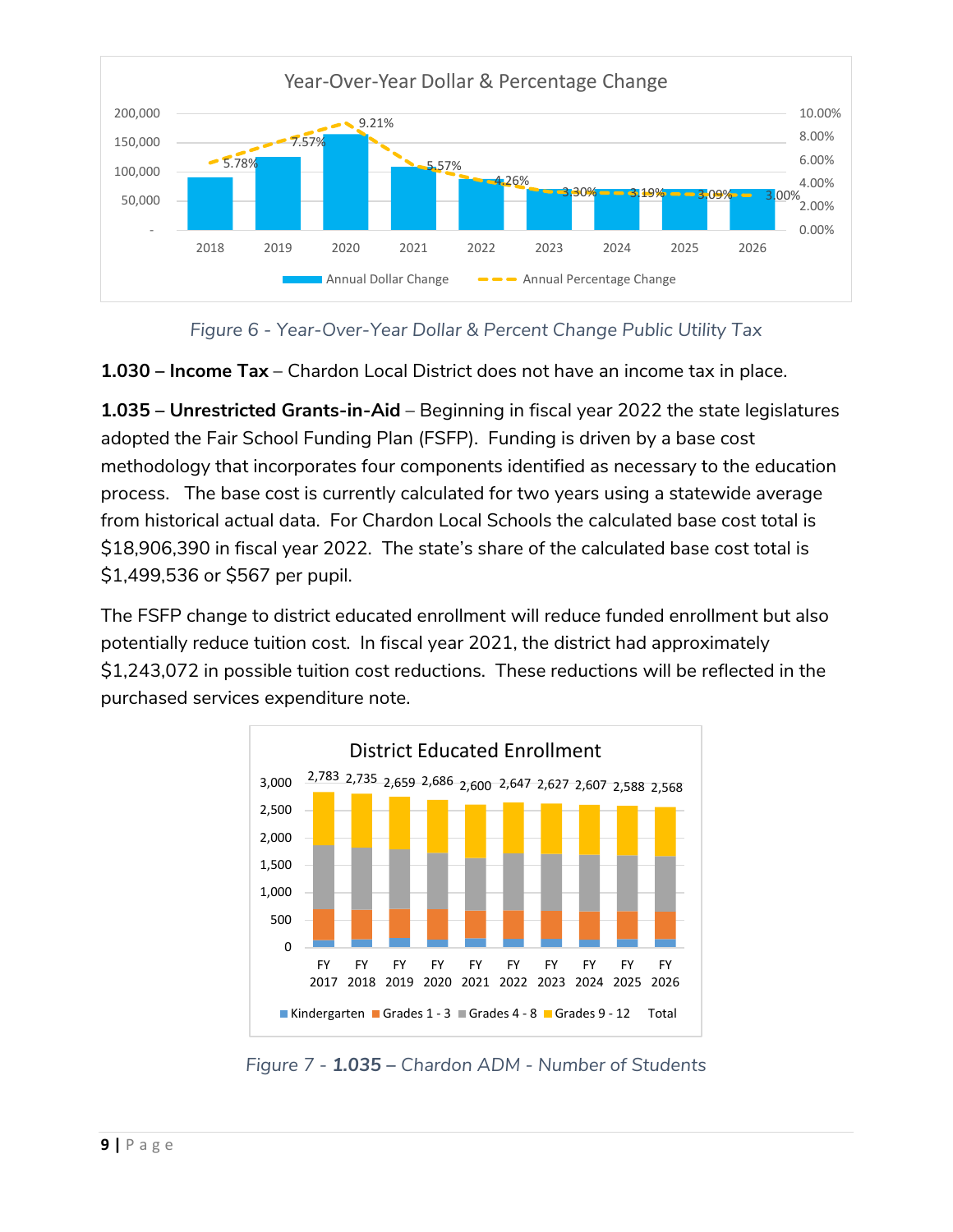A detailed state funding supplement (Addendum A) to this forecast has been prepared and should be reviewed and considered part of the forecast assumptions.

Unrestricted Revenue total for fiscal year 2021 was \$5,595,434 and has been reduced to \$4,986,916 for fiscal year 2022 due to the changes in the FSFP. This total includes Casino Tax, which was reduced in fiscal year 2021 but is expected to return to \$52 per student for fiscal year 2022. With the changes in the funding formula, state revenue is projected to increase over the next two years even though we are experiencing a decline in student ADM. This can be attributed to a guarantee on transportation. The FSFP is approved for the next two years only by the state, the assumption is calculated based on the FSFP for a five-year period.



*Figure 8 - 1.035 – Unrestricted Grants-in-Aid Revenue*

**1.040 & 1.045 – Restricted Grants-in-Aid** – Restricted aid is the portion of state per pupil funding that must be classified as restricted use. Historically, the district's restricted state aid changed annually on average by \$18,575 and is projected to change annually on average by \$36,562. Restricted funds represent 0.55% of the total revenue. The total projected amount for fiscal year 2022 is \$487,522 which has increased considerably because starting in fiscal year 2022, the district's Success and Wellness funding is considered restricted, and the state's share of this funding recorded as restricted is \$162,143.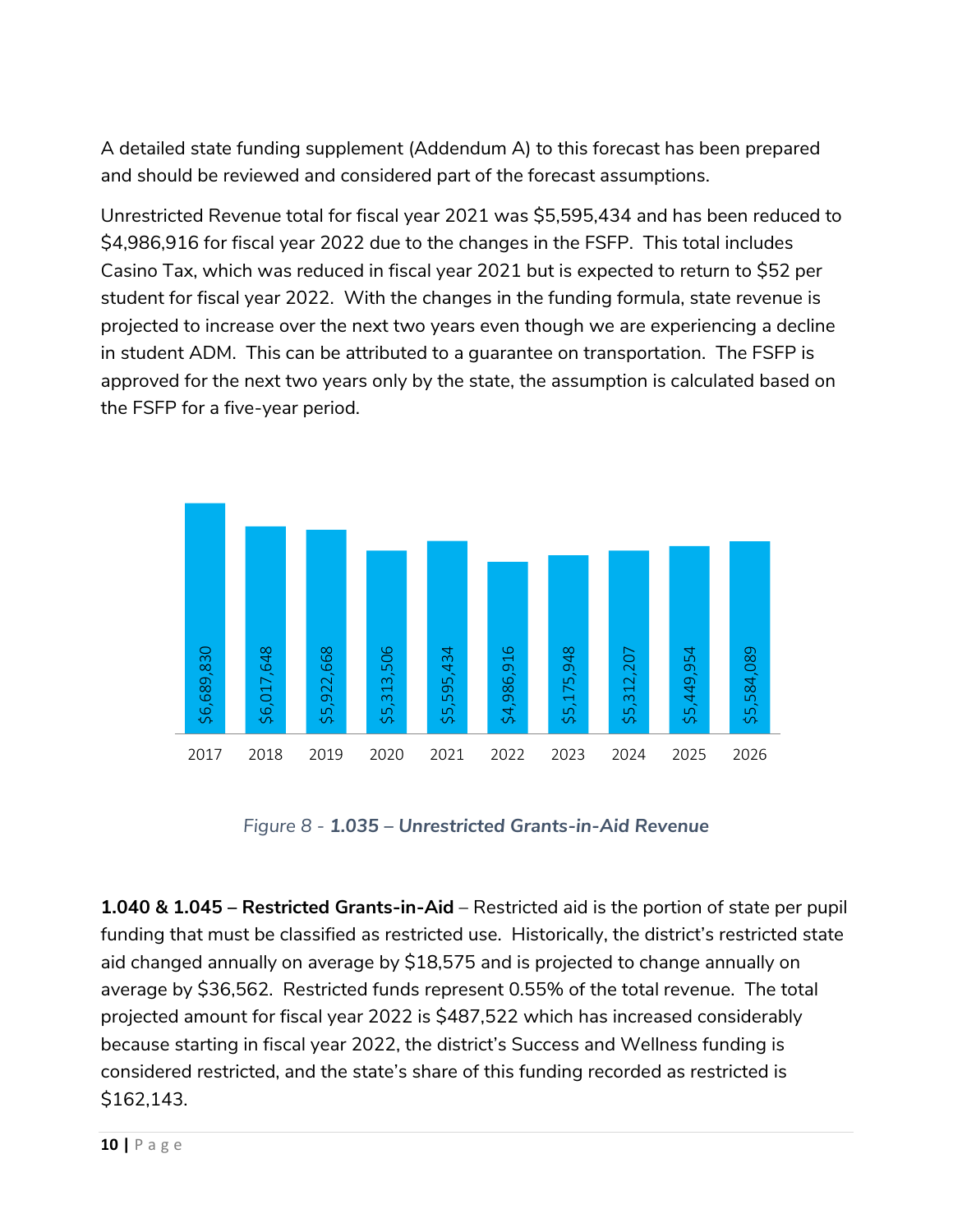Also included in restricted revenue is the Ohio Department of Education catastrophic special education reimbursements, economically disadvantaged funding, and career tech funding. The assumption is that catastrophic special education will increase by almost double in fiscal year 2022 and then decrease slightly for the next four years due to reduced revenue for the Student and Wellness funding. This revenue counters additional spending in the Purchased Services Expenditure line 3.030.



*Figure 8 - 1.040 & 1.045 – Restricted Grants-in-Aid Revenue*

**1.050 – Property Tax Allocation** – Property tax allocation primarily consists of reimbursements from the state of Ohio for local taxpayer credits or reductions. The state reduces the local taxpayer's tax bill with a 10% rollback credit, and 2.5% owner-occupied rollback credit, plus a homestead credit for qualifying taxpayers. In fiscal year 2022, approximately 9.0% local residential property taxes will be reimbursed by the state in the form of rollback credits and approximately 2.0% will be reimbursed in the form of qualifying homestead exemption credits. A slight decrease has been noted in homestead exemption credits down from 2.3% in fiscal year 2021. The actual amount reported for fiscal year 2021 is \$2,552,702 which is slightly more than this forecasted projection of  $\frac{25}{32}$ <br>  $\frac{2017}{32}$ <br>  $\frac{2018}{32}$ <br>  $\frac{2019}{32}$ <br>  $\frac{2019}{32}$ <br>  $\frac{2019}{32}$ <br>  $\frac{2019}{32}$ <br>  $\frac{2019}{32}$ <br>  $\frac{2019}{32}$ <br>  $\frac{2019}{32}$ <br>  $\frac{2019}{32}$ <br>  $\frac{2019}{32}$ <br>  $\frac{2019}{32}$ <br>  $\frac{2019}{32}$ <br>  $\frac{2019}{32}$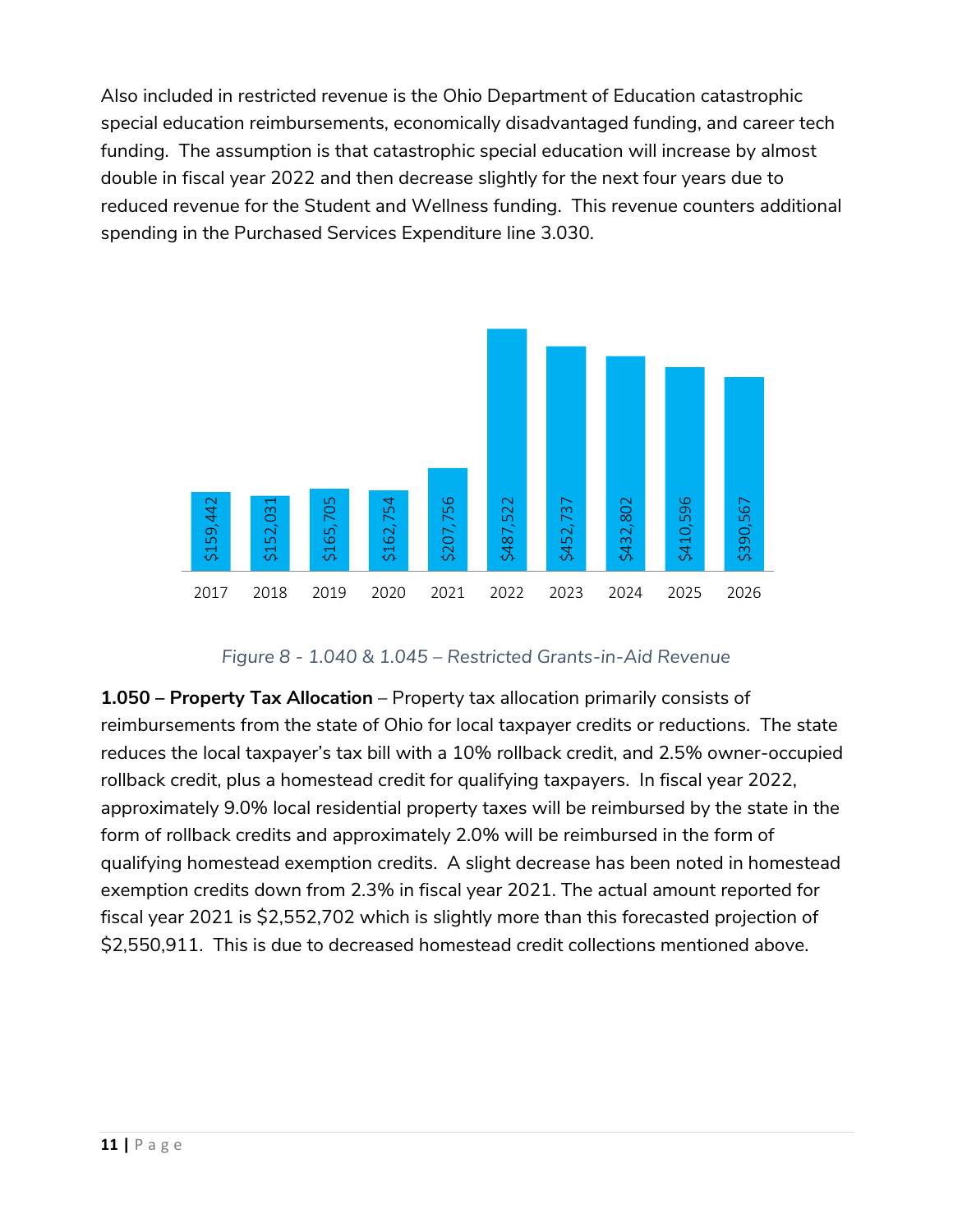| \$2,501,622 | \$2,513,778 | \$2,539,758 | \$2,553,661 | \$2,552,702 | \$2,550,911 | \$2,562,393 | \$2,582,946 | \$2,603,296 | \$2,615,027 |
|-------------|-------------|-------------|-------------|-------------|-------------|-------------|-------------|-------------|-------------|
| 2017        | 2018        | 2019        | 2020        | 2021        | 2022        | 2023        | 2024        | 2025        | 2026        |

*Figure 9 - 1.050 – Property Tax Allocation Revenue*

The amount is expected to rise slightly alongside property tax increases at an average rate of 0.48% each year for the next four years. Note, the percent increase is 0.48% in comparison to 0.79% because the property tax allocation is a percent of the total residential tax amount and does not include commercial taxes.



*Figure 10 - 1.050 – Year-Over-Year Dollar & Percentage Change*

**1.060 – All Other Operating Revenues** – Other revenue includes tuition received by the district for non-resident students educated by the district. It also includes interest income payments in lieu of taxes, and miscellaneous revenue. In fiscal year 2021, Other Revenue ended the year with \$1,908,216, and the projection for 2022 is \$1,077,182.

The assumption is that interest will hold steady and show only a slight growth for the next five years. Other Operating Revenue has fluctuated over the years but is typically never under a million dollars. Fiscal year 2021 included an additional one-time revenue of dividend funds for \$329,000 together with a one-time revenue \$88,646 from the Bureau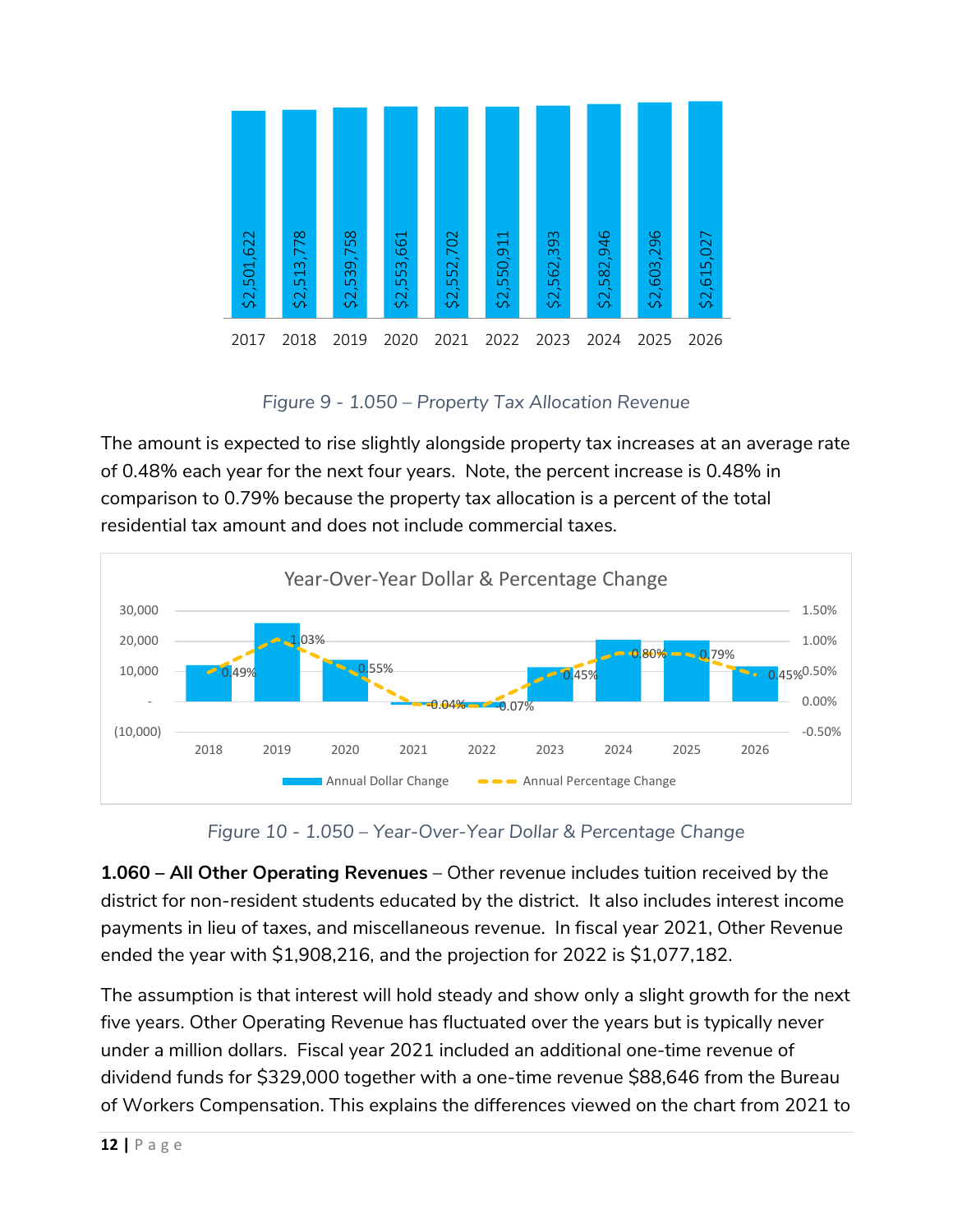2022. In fiscal year 2023, Chardon Local Schools has been approved for \$180,720 from the Emergency Connectivity Fund to aid in the payment of technology items required for education. This explains the increase revenue projection for 2023, and the assumption for the remaining years shows little to no growth in this revenue line item. Should interest rates increase and buildings are rented more than expected, this revenue could increase back to the average levels.



## *Figure 11 - 1.060 - All Other Operating Revenues*

**2.070 – Total Other Financing sources** – Other sources includes revenue that is generally classified as non-operating including transfers-in, advances-in, and all other financing sources like sale and loss of assets and refund of prior year expenditures. Advances-in are the repayment of temporary loans made from the general fund to other district funds. In fiscal year 2021, the district receipted \$490,574 as advances-in from a grant fund and the projection is \$987,000 in returned advances for fiscal year 2022. The district also receives other financing sources such as refund of prior year expenditures in this category. The district is projecting that all other financial sources will be \$97,764 in fiscal year 2022 and average \$0 annually through fiscal year 2026. The amount projected is \$1,727,955 in fiscal year 2022 and average \$1,118,191 annually through fiscal year 2025.

The reason for the large spike in 2019 is due to the moving of preschool to an in-house service. A transfer-in is made in the amount of \$650,000 to cover the cost of preschool within this fund. This inter-fund transfer helps us monitor the cost of preschool and reassures that running this service in-house is economical. Additionally, as mentioned above, an increase starting in fiscal year 2020 includes advance returns primarily from grant funds.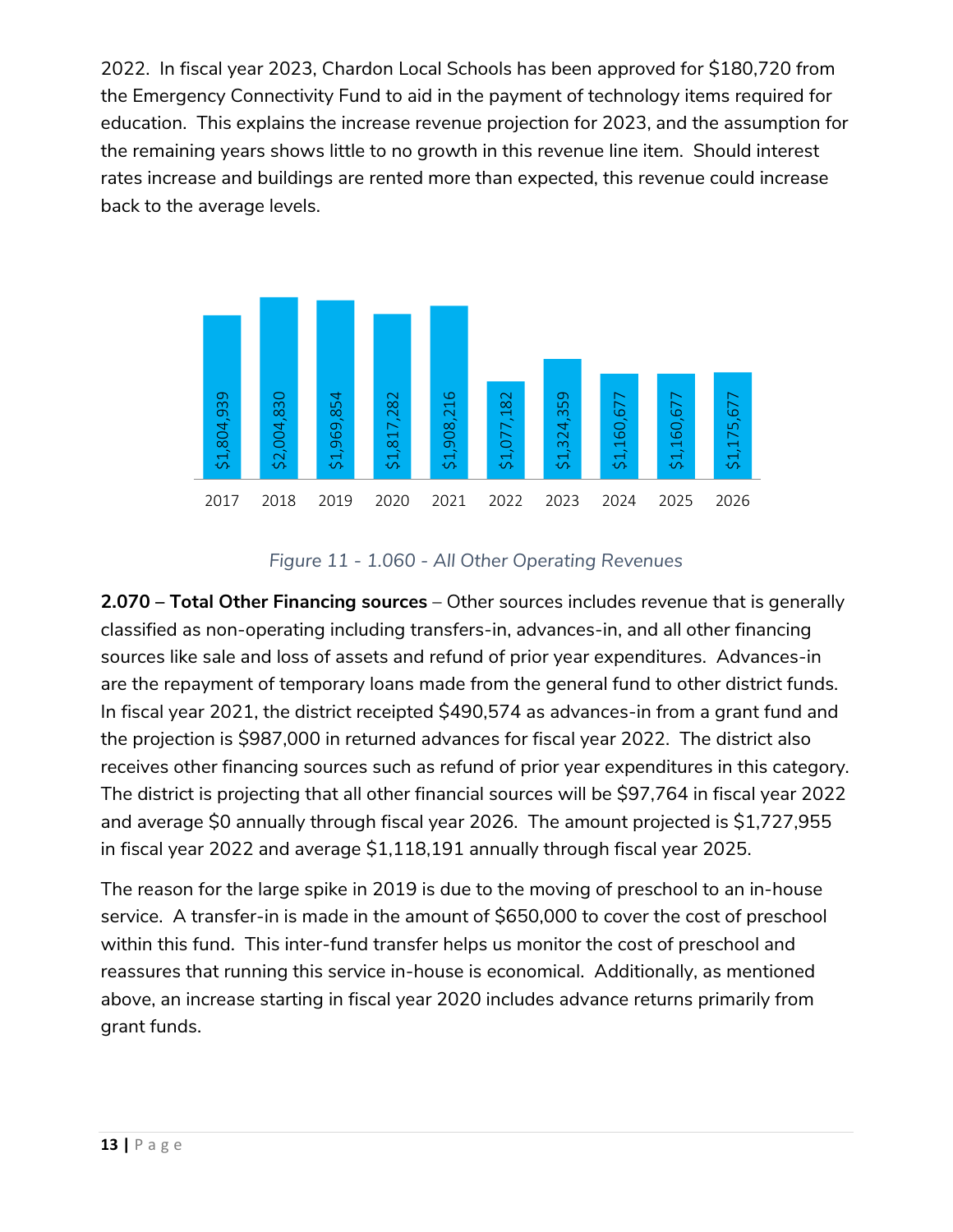

*Figure 12- 2.070 – Total Other Financing sources Revenue*

# **EXPENDITURES**

Total expenditures increased 2.37% or \$791,116 annually during the past five years and is projected to increase 2.97% or \$1,038,307 annually through fiscal year 2026. Other Uses has the largest projected average annual variance compared to the historical average at \$567,971. COVID-19 has played a large part in the expenditure increases for 2021 and 2022, and the assumption is that this impact will taper off beginning in 2023. Current negotiated agreements end in 2022 and a 1.5% increase has been assumed for both unions during this time justifying the increase from 2023 through 2025.



*Figure 13- Year-Over-Year Dollar & Percent Change All Expenditures*

The projected year-over-year chart below shows a strong expenditure savings between fiscal years 2016 and 2020. During this time period reconfiguration occurred and the cost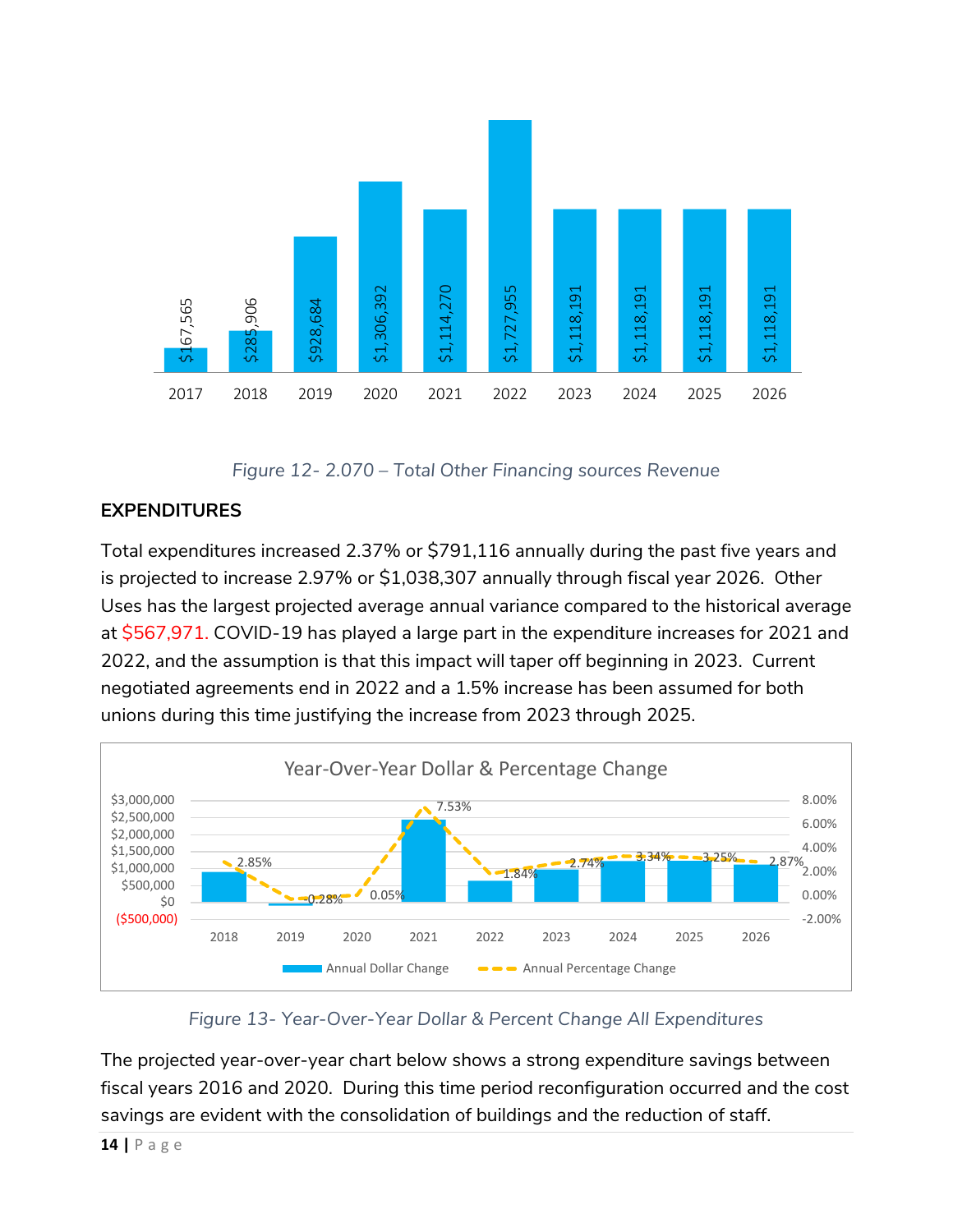Estimated analysis (Reconfiguration Analysis) pinpoints over \$3M in expenditure reductions while the actual difference between actuals to estimates from 2018 through 2021 document a savings of over \$7.2M. In 2022, purchased services and supplies were spent out of grant accounts causing less burden on the general fund.



Expenditure Categories and Forecast Year-Over-Year Projected Overview

*Figure 14 - Expenditure Categories and Forecast Year-Over-Year All Expenditures*

Fiscal year 2021 clearly shows a spike in expenditures due to COVID-19, one that is carried forward with the continuation of the pandemic. The assumptions for this increase are described in the line items below.

**3.010 – Personnel Services** – This line item represents employee salaries and wages, including extended time and non-athletic supplemental contracts. Salaries represent 53.87% of the total expenditures and has increased at a historical average annual rate of .98% or \$180,040. This category of expenditure is projected to grow at an annual average rate of 2.55% or \$521,350 through fiscal year 2026. The projected average annual rate of change is 1.57% more than the five-year historical annual average.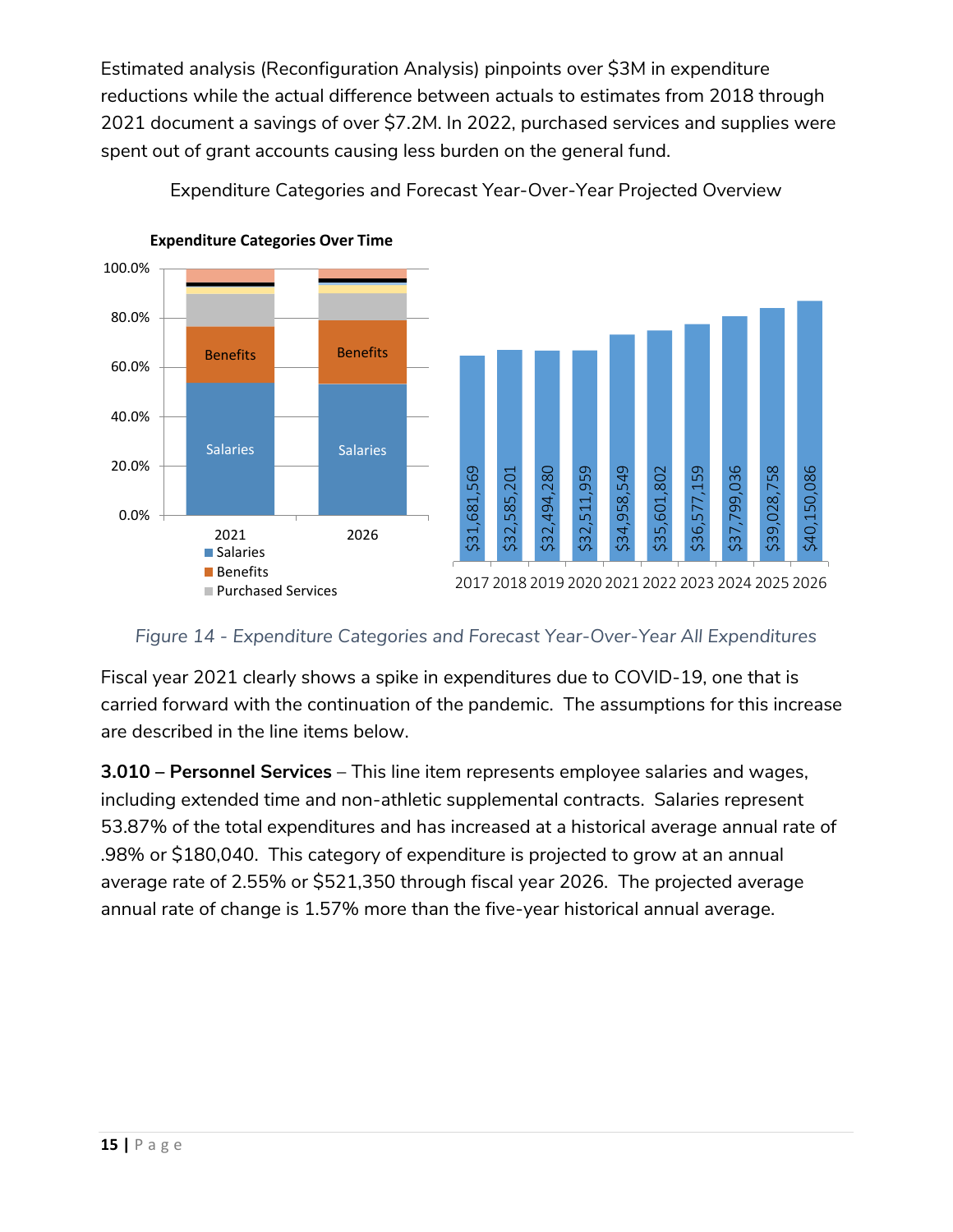

*Figure 15 - Year-Over-Year Dollar & Percent Change Personnel Services*

The May 2021 forecast allowed for additional staff due to COVID-19. At the beginning of the 2020-2021 school year, Chardon estimated seven (7) new instructional staff members, four (4) aides, two (2) recess monitors, and one (1) custodian to account for social distancing, and extra sanitization for the COVID-19 pandemic. Salary estimates for substitute workers were added for coverage during the height of the pandemic. Chardon started the school year with full instruction K-7 and a hybrid model for 8-12. In February 2021, Chardon Schools moved to full instruction for the remainder of the school year. Actual staff added includes two and a half (2.5) instructional staff members, one (1) educational aide, two (2) recess monitors, and one (1) custodian. The end result of these reductions lowered the May 2021 estimate from \$19,459,132 to the 2021 actual of \$18,831,056.

Fiscal year 2022 started in full instruction in all buildings and continues in this fashion for this model. The reductions included are eight and a half (8-1/2) instructional staff members, two (2) classified nine (9) month employees, and two (2) twelve (12) month classified employees. Staff increases include one administrator for Business Affairs (Transportation), and two (2) additional Transportation employees. An assumption is made for future reductions including one (1) custodian, and two (2) instructional staff members through attrition due to a declining student count. Negotiated agreements for both the teacher's union and the classified union are agreed upon until fiscal year 2022 at a 2% base increase plus step increases. The forecast reflects the agreements until 2022 and then reduces the increase to 1.5% base increase plus step increases for fiscal years 2023, 2024 and 2025. This forecast assumes a zero percent base increase for fiscal year 2026. Personnel Services continues to be the largest expenditure for Chardon Local Schools and the average teacher salary is in the middle range for Geauga County.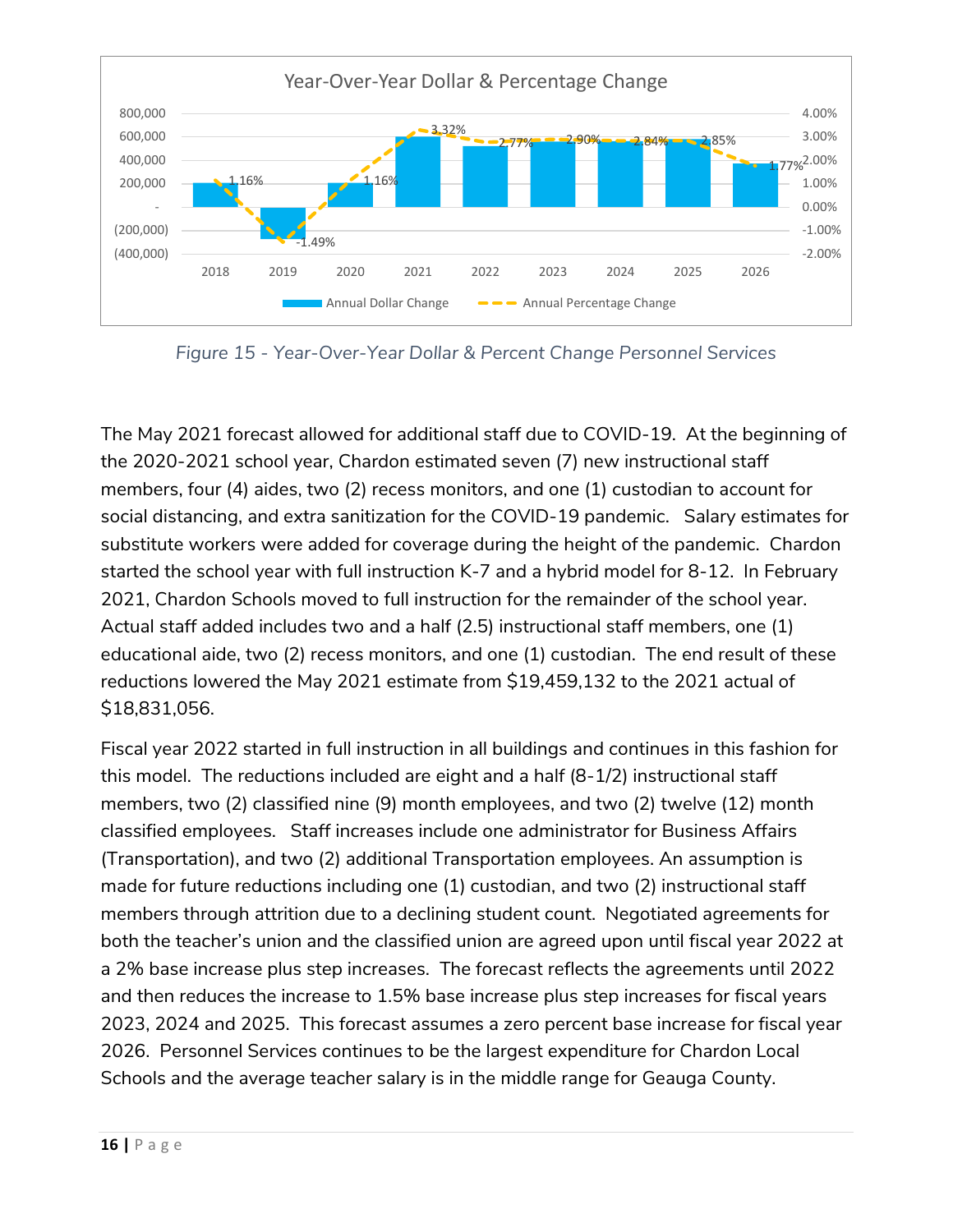

*Figure 16 - 3.010 - Personnel Services Expenditures*

**3.020 – Employee Benefits** – Employee Benefits represent 22.90% of the total expenditures and increased at a historical average annual rate of 2.46%. This category of expenditure is projected to grow at an annual average rate of 5.15% through fiscal year 2026. The projected average annual rate is 2.69% more than the five-year historical annual average. The May 2021 projection for fiscal year 2021 for Employee Benefits was \$8,243,894. The reduction of positions caused a ripple effect in the reduction of benefits for 2021, ending the year at an actual cost of \$8,005,027.



Figure 177 - 3.020 – Year-Over-Year Dollar & Percentage Change Benefits

The self-insurance fund cash balance at the conclusion of fiscal year 2021 was \$2,072,966 which is slightly above the reserve total of \$1,906,977. Although this fund is not included in the general fund, the purpose is to pay for medical and dental procedures. The general fund would be responsible to transfer into this fund if the funds were not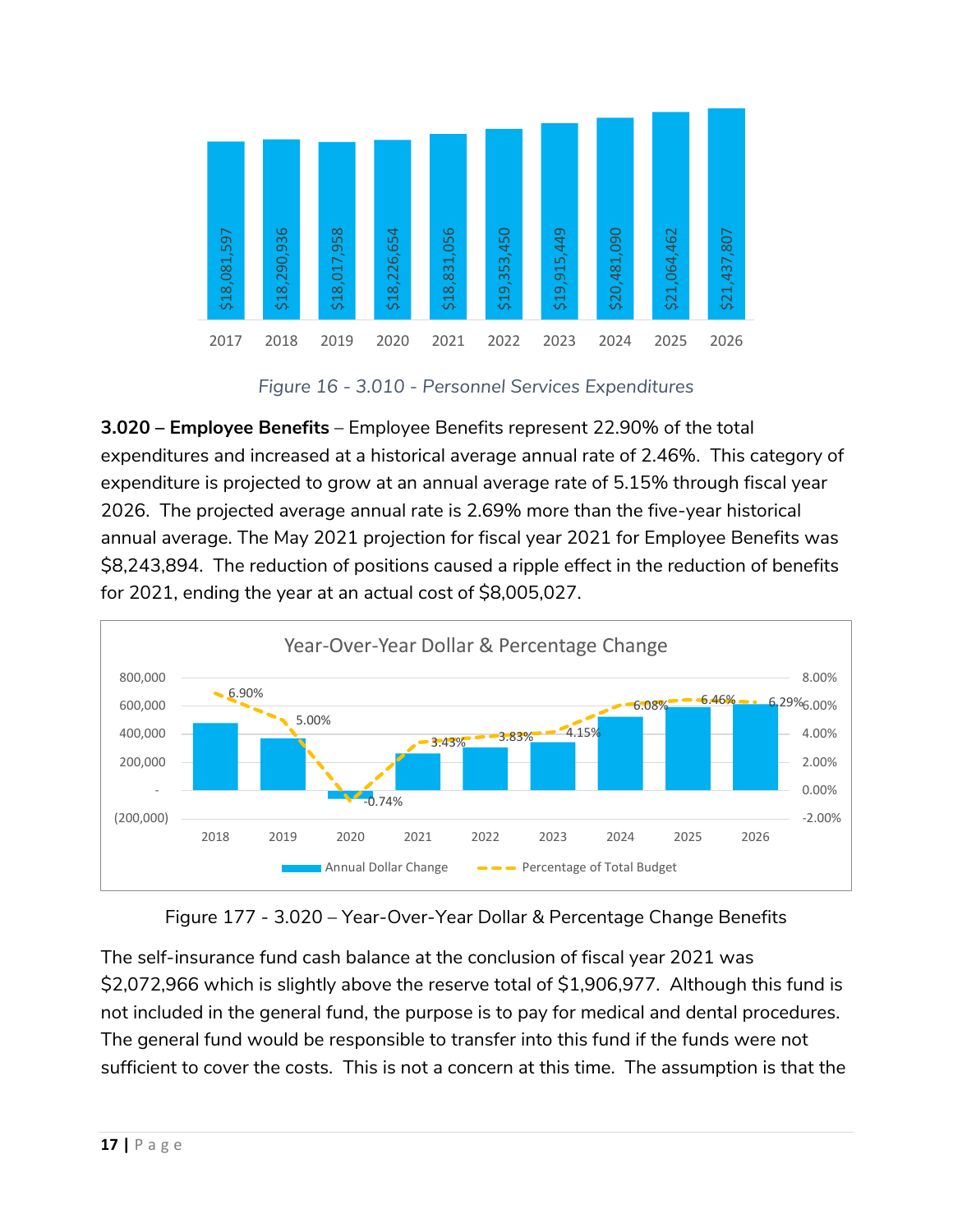pandemic is nearing an end, and medical claims are projected to rise driving down the balance of this fund, but not to the point of transfer.

The Employee Benefit line item includes a total of employee insurances (health, dental, and life), Medicare, Worker's Compensation, and retirement costs for the district. The assumption includes a 2.0% increase for fiscal year 2022, an 8.0% increase for fiscal year 2023, \$8.5% for 2024, and a 9.0% increase for the remaining two years. This is a conservative estimate based on rising insurance costs. This line item was first reduced by the reduction in force listed in section 3.01, then increased by the appropriate percentages for each year of the five-year forecast.



*Figure 18 - Employee Benefits*

**3.030 – Purchased Services** – This line item represents amounts paid for personal services rendered by personnel who are not on the payroll of the school district, expenses for tuition paid to other districts, utilities costs and other services which the school district may purchase. Purchased Services represents 13.19% of the total expenditures and is projected to decrease due to the Fair School Funding Plan (FSFP at an annual average  $\frac{6}{30}$ <br>  $\frac{6}{30}$ <br>  $\frac{6}{30}$ <br>  $\frac{6}{30}$ <br>  $\frac{6}{30}$ <br>  $\frac{6}{30}$ <br>  $\frac{6}{30}$ <br>  $\frac{6}{30}$ <br>  $\frac{6}{30}$ <br>  $\frac{6}{30}$ <br>  $\frac{6}{30}$ <br>  $\frac{6}{30}$ <br>  $\frac{6}{30}$ <br>  $\frac{6}{30}$ <br>  $\frac{6}{30}$ <br>  $\frac{6}{30}$ <br>  $\frac{6}{30}$ <br>  $\frac{6}{30}$ <br>  $\frac{6$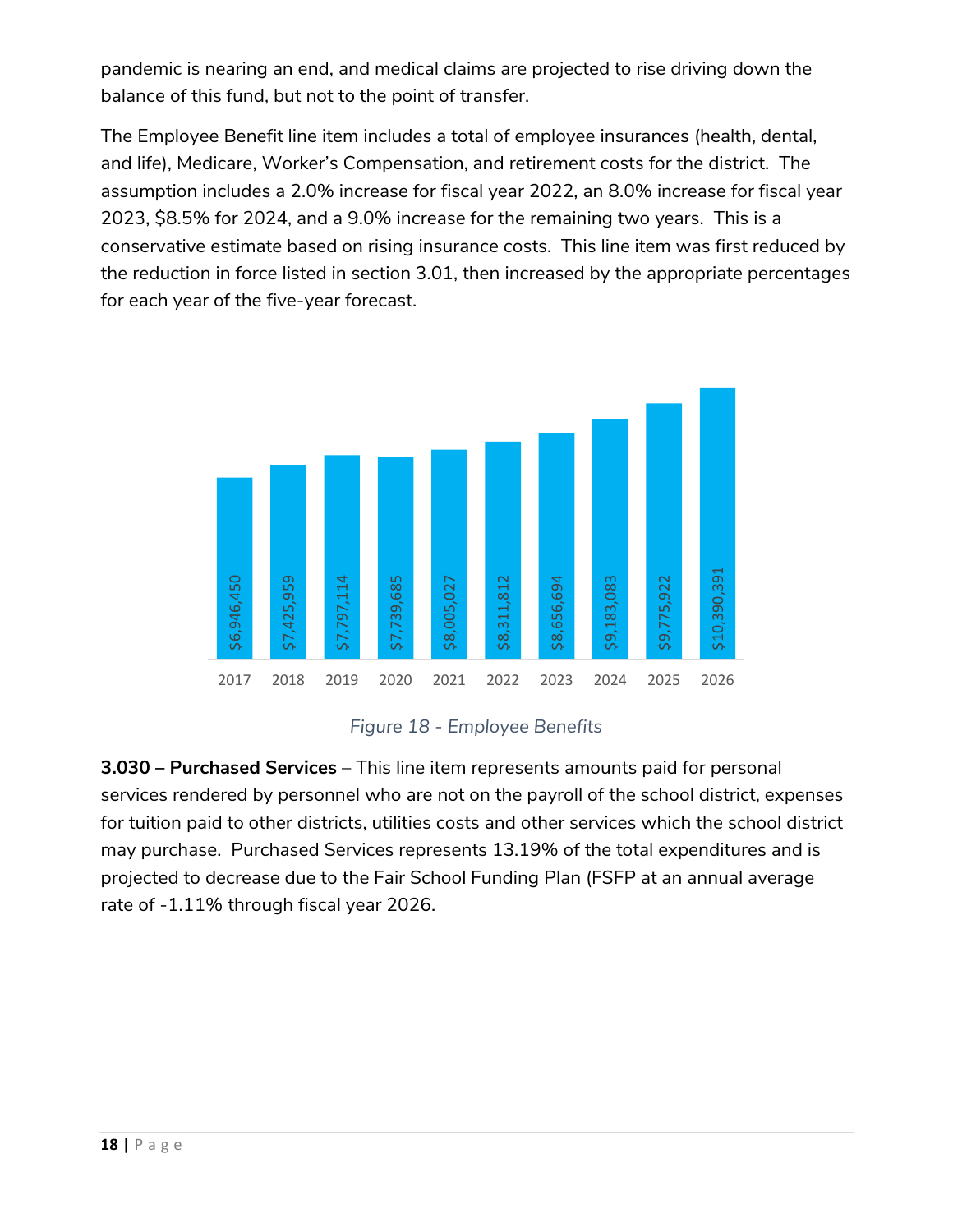

*Figure 19 – Total Formula ADM Compared to District Educated*

The FSFP funds only district educated enrollment thereby reducing tuition cost for open enrollment out, community schools, STEM schools, and scholarships starting in fiscal year 2022. In fiscal year 2021, these costs totaled \$1,243,072. The graph below reflects the difference between past formula enrolled compared to actual district educated.



*Figure 20 – Total Formula ADM Compared to District Educated*

Fiscal year 2021 ended with an actual cost of \$4,609,965 and the projection for fiscal year 2022 is \$4,101,385. This amount includes continued additional costs for COVID-19, Student & Wellness expenditures that were moved to the general fund as part of the FSFP formula, increased insurance costs, increased utilities, increased special education support, and an increase of \$150,000 for expenditures moved from the Permanent Improvement fund to the general fund for building upkeep expenses. In addition, purchase services were reduced from 2021 for transportation costs, tuitions (for open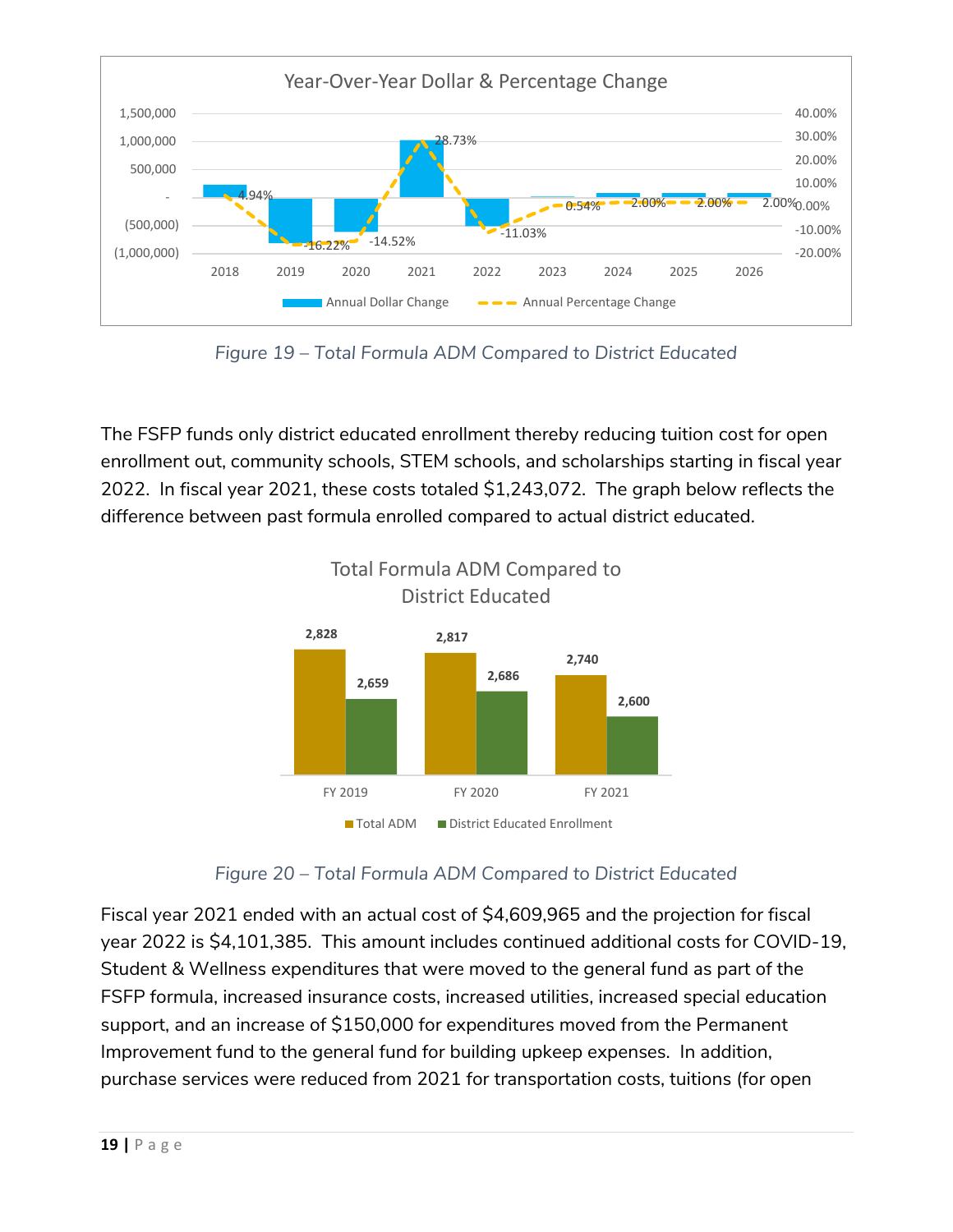enrollment out, community schools, STEM schools, and scholarships), and special education transportation services.

Each object code was reviewed with the Superintendent to allow for expenditures for continued program operations. The assumption for the five-year forecast includes all of the increases and decreases listed above along with a 2% cost-of-living increase in this line item from 2023 through 2026.



*Figure 21 - Purchased Services*

**3.040 – Supplies & Materials** – This line item represents expenditures for general supplies, instruction materials including textbooks, media material, bus fuel, tires, and all other maintenance supplies. Supplies and Materials represents 2.76% of the total expenditures and increased at a historical average annual rate of 4.07% due to COVID-19 expenditures. This category of expenditure is projected to grow at an annual average rate of 5.72% through fiscal year 2026. The projected average annual rate of change is 1.65% more than the five-year historical annual average.<br>  $\frac{3.040}{3.5}$   $\frac{3.000}{3.5}$   $\frac{3.000}{3.5}$   $\frac{3.000}{3.5}$   $\frac{3.000}{3.5}$   $\frac{3.000}{3.5}$   $\frac{3.000}{3.5}$   $\frac{3.000}{3.5}$   $\frac{3.000}{3.5}$   $\frac{3.000}{3.5}$   $\frac{3.000$ 

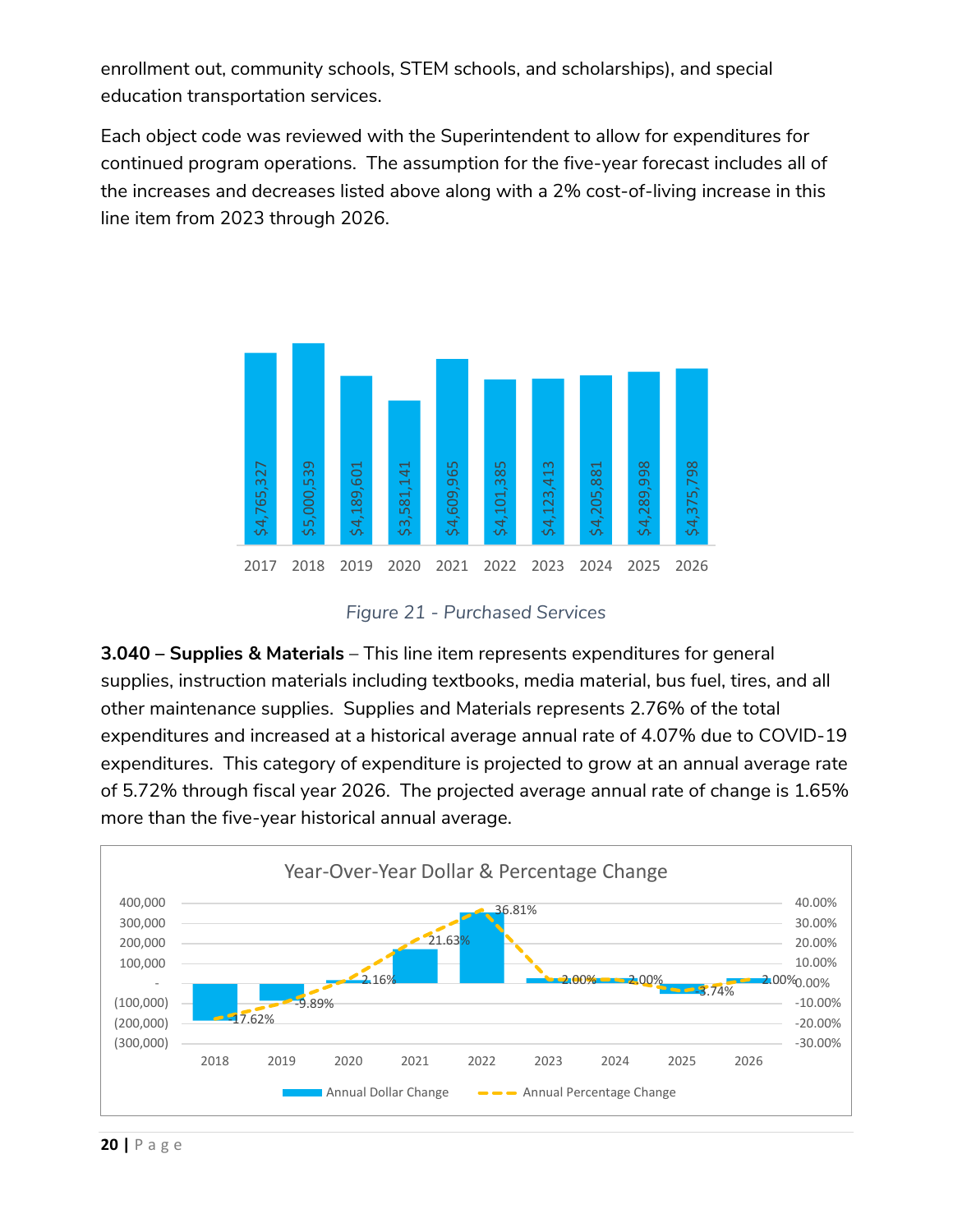## *Figure 22 – Supplies and Materials*

Supplies and materials ended fiscal year 2021 at \$965,800 which was slightly over the forecasted amount from the May 2021 of \$944,025. Fiscal year 2022 estimate on this line item increases to \$1,321,325. Assumption increases from 2021 to 2022 include increased costs of supplies and materials, increased costs for textbooks, increased costs of auto parts for all vehicles, inflated gas prices, and the moving of supplies for buildings from the Permanent Improvement fund to the General Fund.

A textbook spending plan was outlined with the Assistant Superintendent who oversees Curriculum. This plan includes textbook replacements starting in fiscal year 2022 and continuing through fiscal year 2026, dipping slightly in fiscal year 2025, for both paper and electronic versions. Additionally, the assumption includes a 2% cost-of-living increase in this line item from 2023 through 2025.



### *Figure 23- Supplies and Materials*

**3.050 – Capital Outlay** – This line includes expenditures for items having at least a fiveyear life expectancy, such as land, buildings, improvements of grounds, equipment, computers/technology, and furnishings. Capital Outlay represents 0.23% of the total expenditures and decreased at a historical average annual amount of \$2,547. This category of expenditure is projected to grow at an annual average amount of \$65,886 through fiscal year 2026. The projected average annual change is more than the five-year and a vertex of the same of the set of the set of the set of the set of the set of the set of the set of the set of the set of the set of the set of the set of the set of the set of the set of the set of the set of the set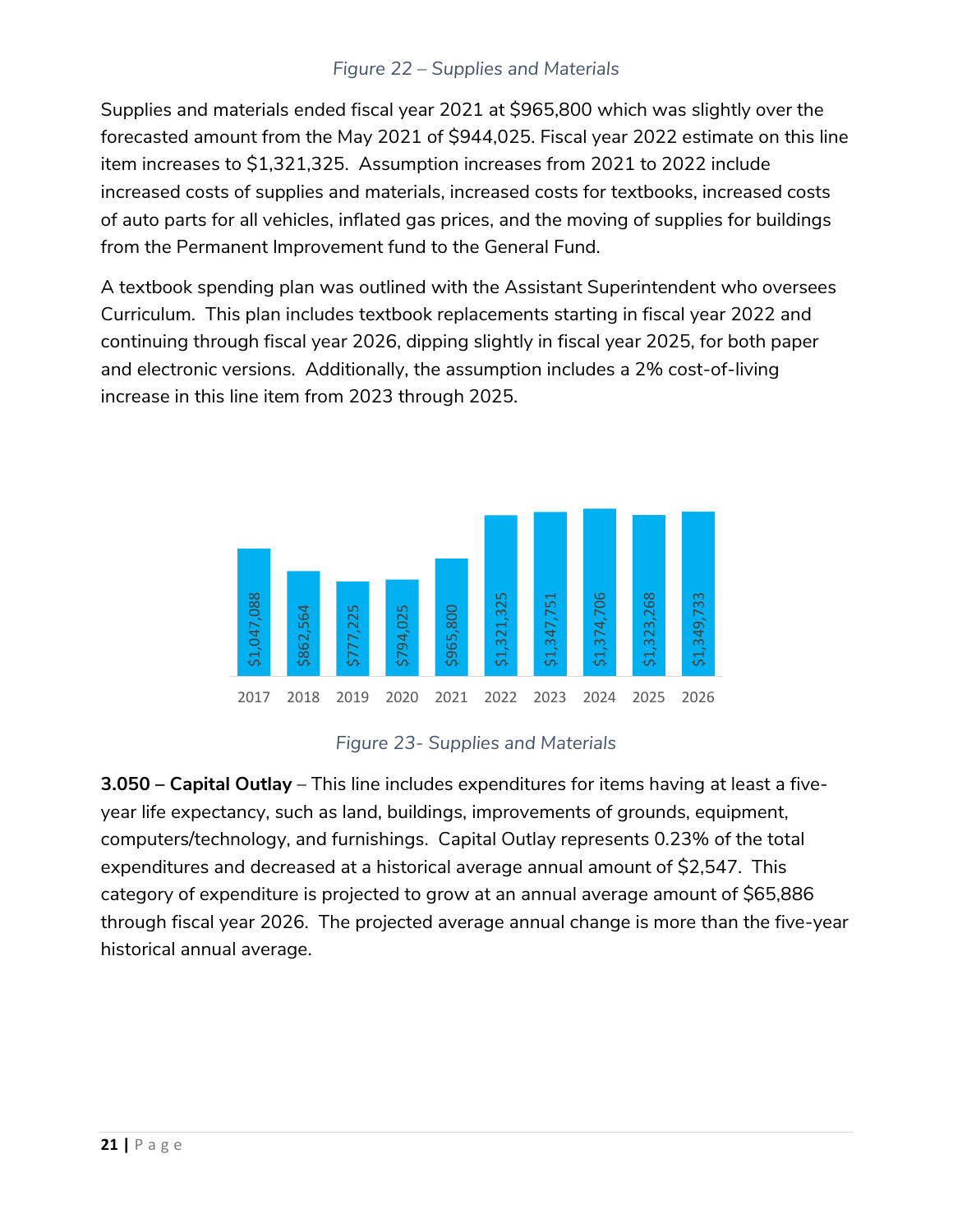

*Figure 24 – Capital Outlay*

Capital Outlay final for 2021 in November was \$81,765. Grant funds were used to purchase Chromebooks for the 2021 school year saving the General Fund. The original assumption also included the purchase of Chromebooks which expended from the Chromebook Insurance fund for fiscal year 2021. The assumption continues with the expenditure of Chromebooks from this line item from 2022 through 2026.



*Figure 25 - Capital Outlay*

**4.300 – Other Objects** – Primary components for this expenditure line are membership dues and fees, Educational Service Center contract deductions, County Auditor/Treasurer fees, and audit expenses. Other objects represent 1.73% of the total expenditures and increased at a historical average annual rate of 2.31%. The projected average annual rate of change is -0.16% less than the five-year historical annual average. This category of expenditure is projected to grow at an annual average rate of 2.15% through FY 2026. This includes a 2% cost-of-living increase in this line item from 2023 through 2026.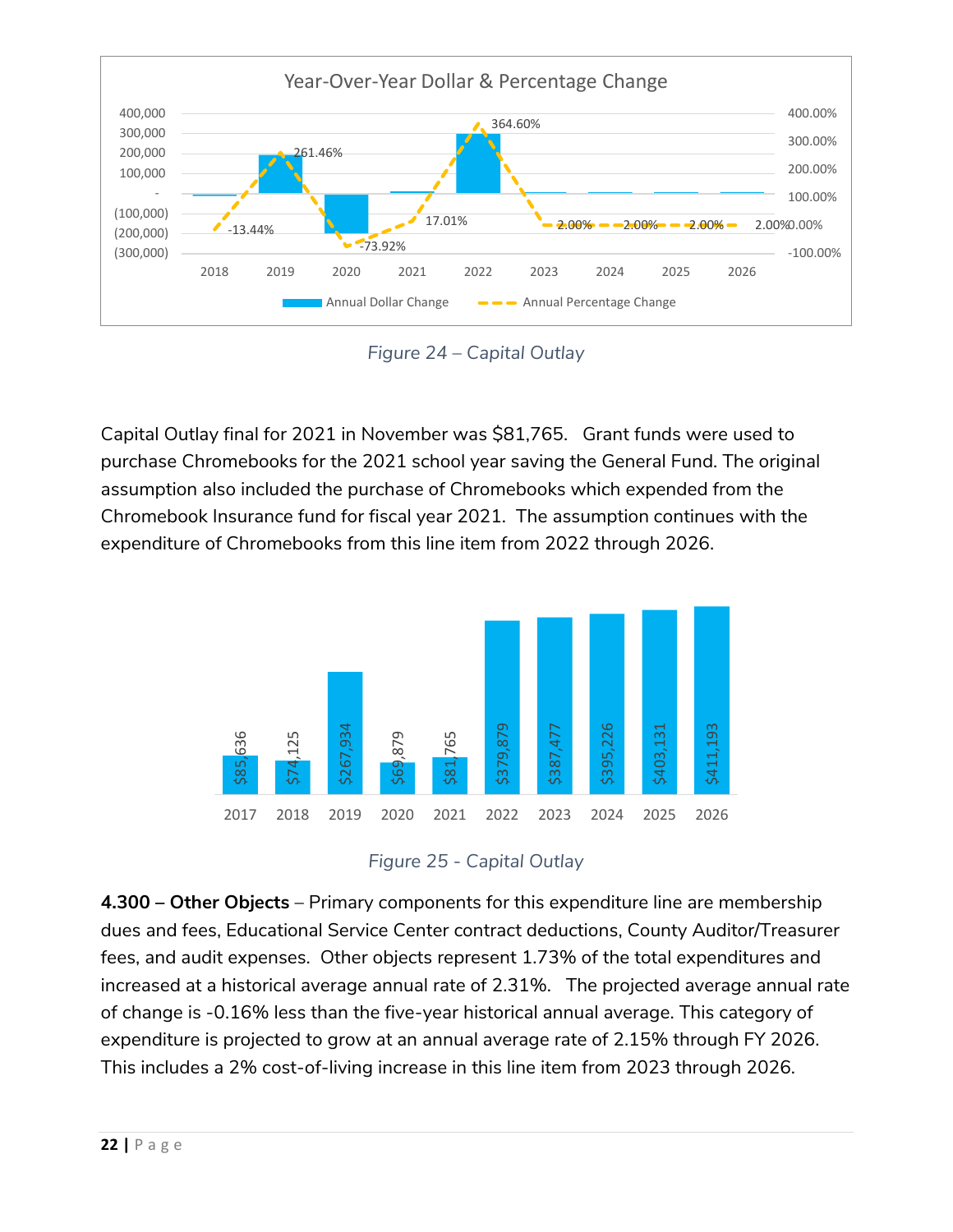

*Figure 26 - Capital Outlay*



*Figure 20 - Other Objects*

**5.010 to 5.040 – Total Other Financing Uses** – Total Other Financing Uses final figure for 2021 was \$1,861,899. Other uses include expenditures that are generally classified as non-operating. It is typically in the form of advances-out which are then repaid into the General Fund from the other district funds. Other uses are a combination of transfers-out and advances-out of the general fund to other district funds. Projected transfers/advances for 2022 are \$307,690 to the athletics fund, \$80,000 to the food service fund, \$650,000 (inter-fund) to pre-school, and a \$475,000 advance to the grant accounts to bring them into a positive status prior to the end of the fiscal year.

Due to a new federal program for food service offering free lunches to all students until the end of fiscal year 2022, it is likely that the \$80,000 estimated transfer to this fund will not be necessary. A possible transfer may be needed to the retirement fund and the assumption includes using left over food service transfers for this purpose. Estimation of retirements are difficult to predict, but are allotted for in this model.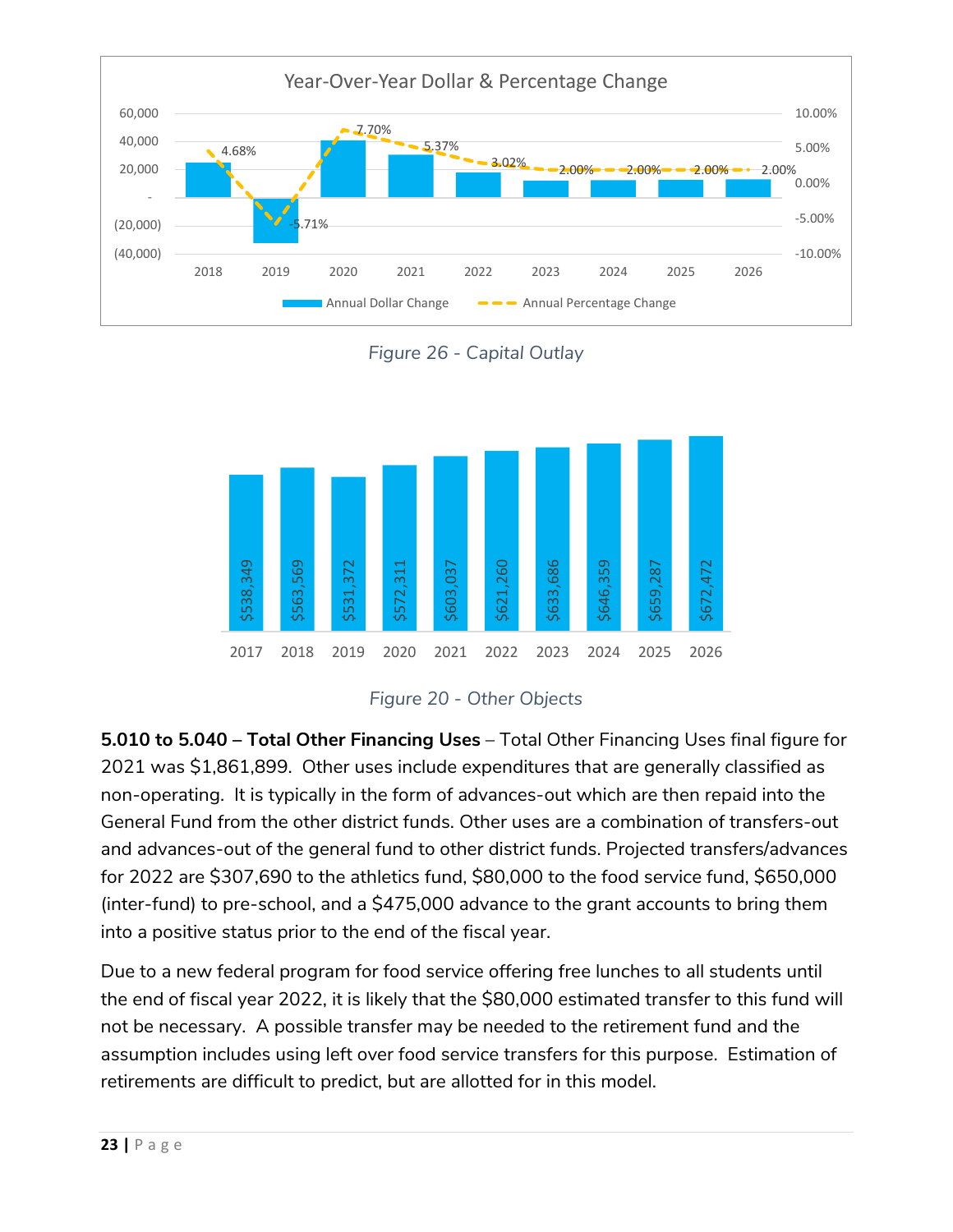This line item shows increased spending in fiscal year 2021 because \$987,000 was advanced to the grant accounts instead of \$475,000 to allow for the ESSER III fund. This advance was returned to the General Fund in July 2021.



*Figure 21 - Total Other Financing Uses*

**Ending Cash Balance –** the projected ending cash balance for this model is \$21,053,889 with a reduction to **\$20,553,889** with open purchase orders (encumbrances). This model shows the actual effects of COVID-19 for fiscal year 2020, 2021 and 2022. The assumption brings 2023 back to normal spending patterns, but with increased inflationary costs that have resulted from COVID-19. Personnel Services have been estimated at a 1.5% increase over a three-year period for both unions with a zero percent increase in 2026. The forecast is an estimate and these estimates can change providing catastrophic Ending Cash Balance – t<br>
Ending Cash Balance – t<br>
with a reduction to \$20,5<br>
shows the actual effects<br>
assumption brings 2023<br>
costs that have resulted f<br>
1.5% increase over a thre<br>
2026. The forecast is an<br>
changes to the

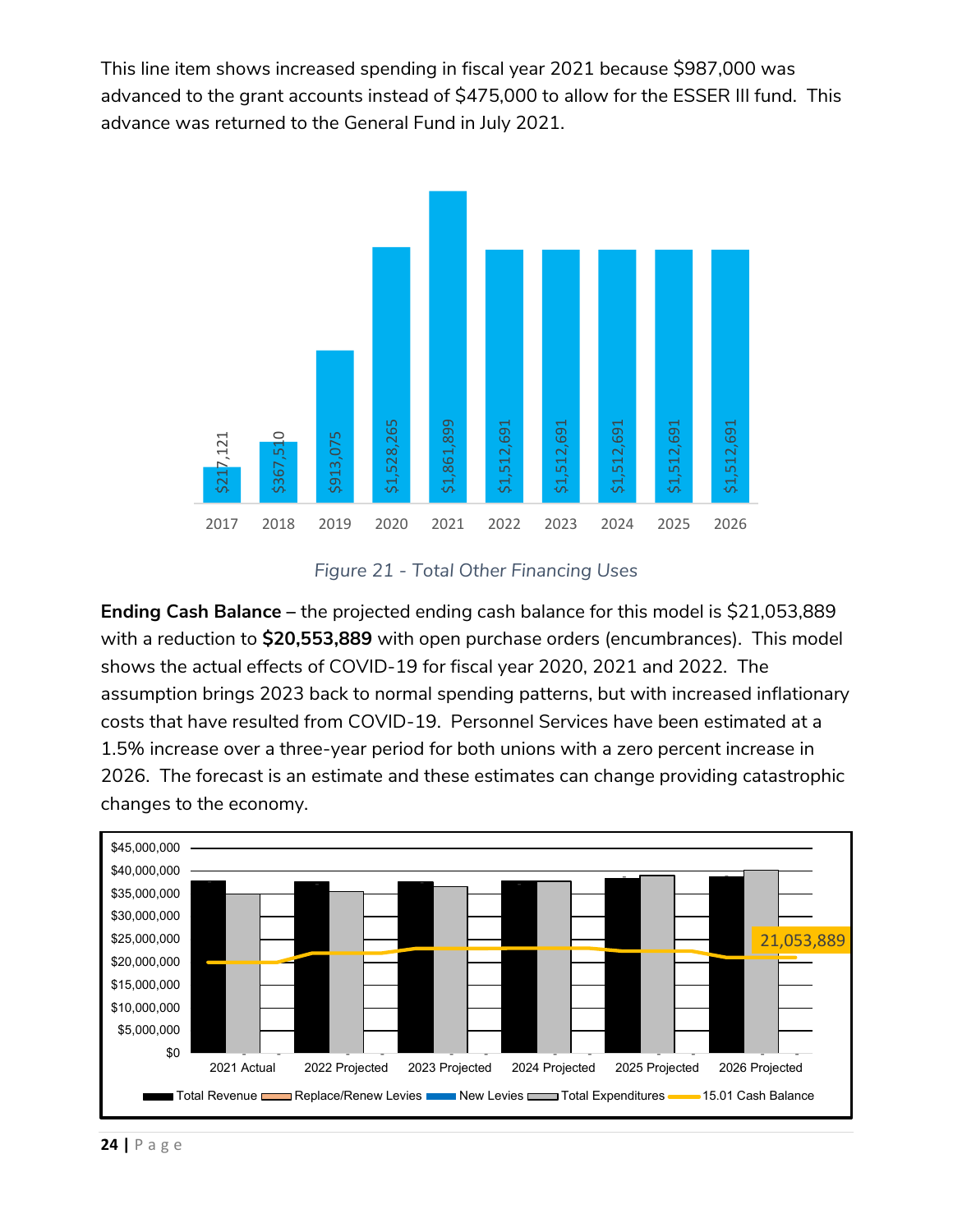This model shows that deficit spending will occur in 2025 in the amount of \$660,272. This occurs when expenses are larger than revenue for the given year. The cash balance will grow from 2022 through 2024 and then begin to decline in 2025, continuing to decline by an additional amount of  $$1,399,103$  in fiscal year 2026. This is due primarily to cost-of-living adjustments for salaries which is the largest expenditure category. In conjunction with increased expenditures, Chardon receives minimal revenue increases due to House Bill 920. The Board of Education at Chardon Local Schools continue to analyze all funds to determine the effects of the economy and/or any direct impacts on the financial picture such as COVID-19 and inflation.

# **Chardon Local School District will provide an updated five-year forecast if conditions should vary significantly from this model and assumptions.**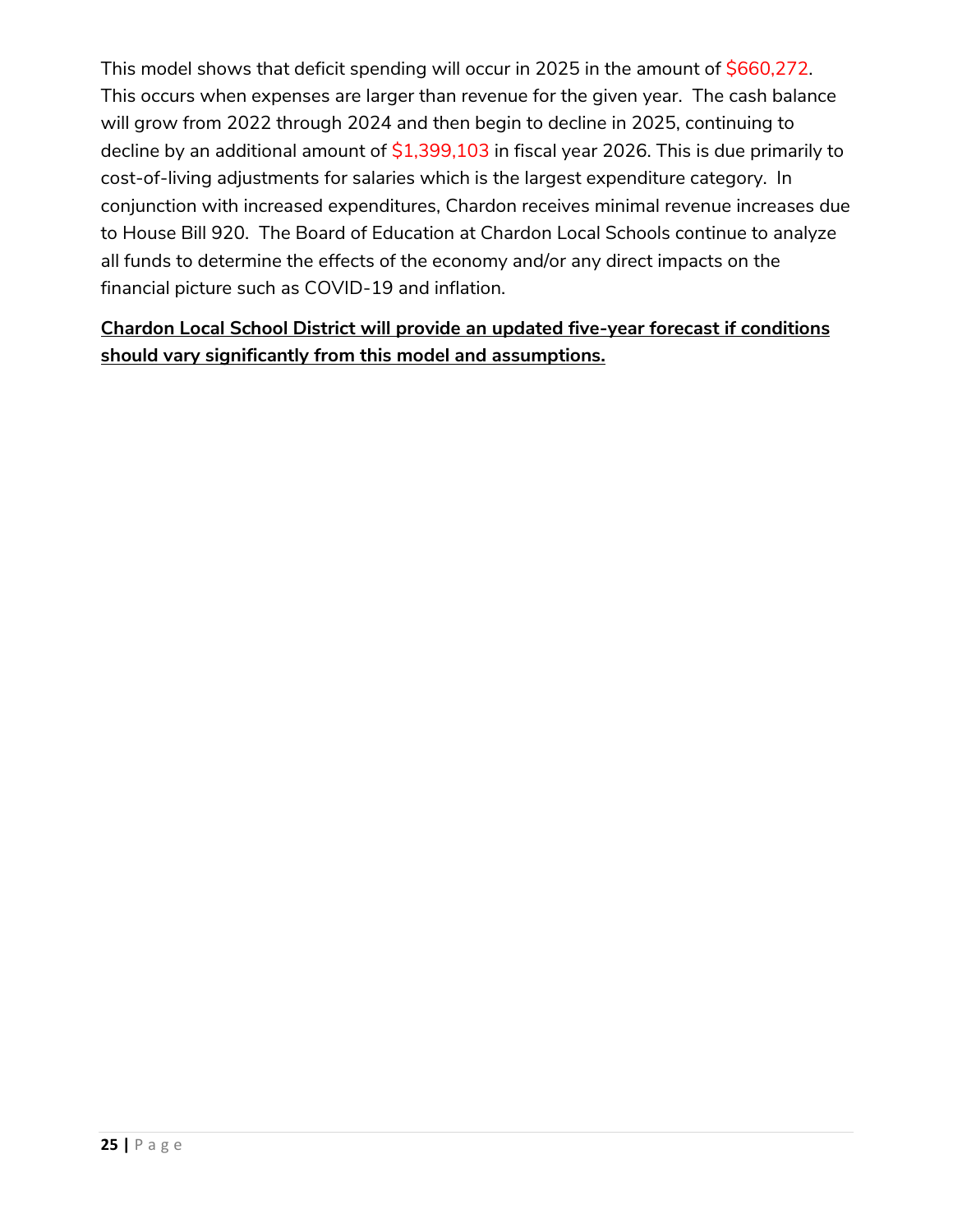

# **CHARDON LOCAL SCHOOLS**

## **Addendum A - State Funding Supplement**

### **to the November 2021 Five-Year Forecast**

**Base cost –** Beginning in fiscal year 2022 Ohio adopted the Fair School Funding Plan (FSFP). Funding is driven by a base cost methodology that incorporates four components identified as necessary to the education process. The Base Cost is currently calculated for two years using a statewide average from historical actual data.

For Chardon Local School District, the calculated Base Cost total is \$18,906,390 in fiscal year 2022. There are four Base Cost component areas: Direct Classroom Instruction \$10,935,785, Instructional and Student support \$2,689,631, Building Leadership and Operations \$4,034,345, Leadership and Accountability \$1,246,728. Of the total Base Cost, about 78% is estimated for personnel related costs.





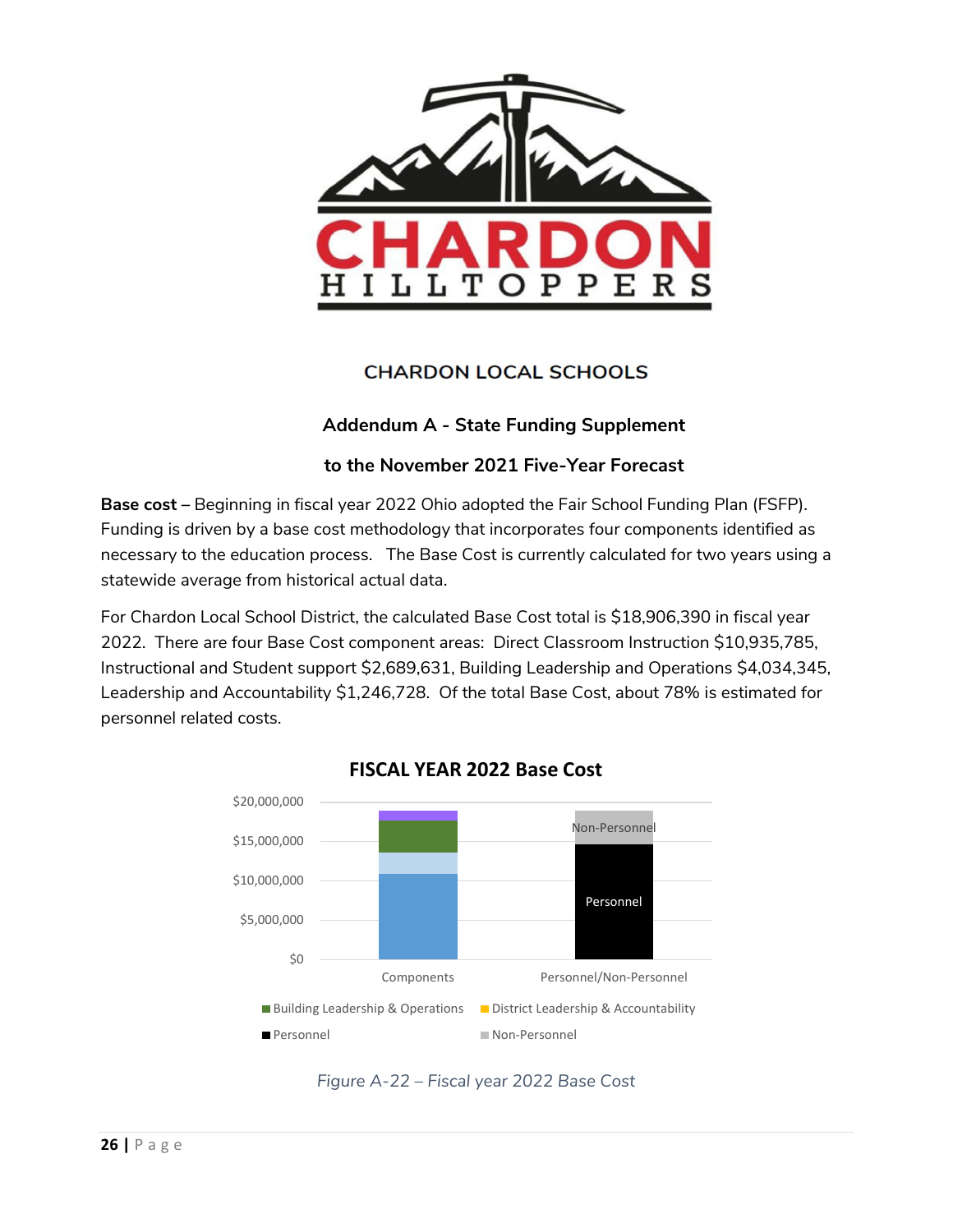**Base Cost Per Pupil -** Using the total Base Cost of \$18,906,390 shown above, with an enrollment of 2,648 the total per pupil base cost is \$7,139. The Fair School Funding Plan (FSFP) local capacity methodology, using a per pupil wealth/capacity of \$274,811 calculates that the local portion of total base cost is \$6,572 per pupil in fiscal year 2022. The local per pupil portion is updated each fiscal year and is projected to go up \$767 by fiscal year 2026. At the same time, the total base cost per pupil is estimated to increase by \$586 to a total per pupil base cost of \$7,725.

*Note: The FSFP has only been approved to be funded for the first two years of the six (6) year phase-in. All projections beyond year two are subject to that consideration.*

*Note: Enrollment used for Base Cost calculations is the lower of the three-year average (district educated) for years 2019, 2020 and 2021, or 2021 if lower.*



**FISCAL YEAR 2022 Total Base Cost Per Pupil = \$7,139**

*Figure A-2 – Fiscal year 2022 Base Cost Per Pupil = \$7,139*

**Local and State Share – Key Funding Demographics -** The Fair School Funding Plan (FSFP) relies upon a calculation of base cost to educate a student that is unique to each district. The calculation uses enrollment and student demographics to determine cost for teachers, other staff, supplies, etc. Once the base cost is calculated a local per pupil share is calculated based upon the district's capacity to pay. A state share percentage of the base cost is then determined based upon the remaining portion of total base cost.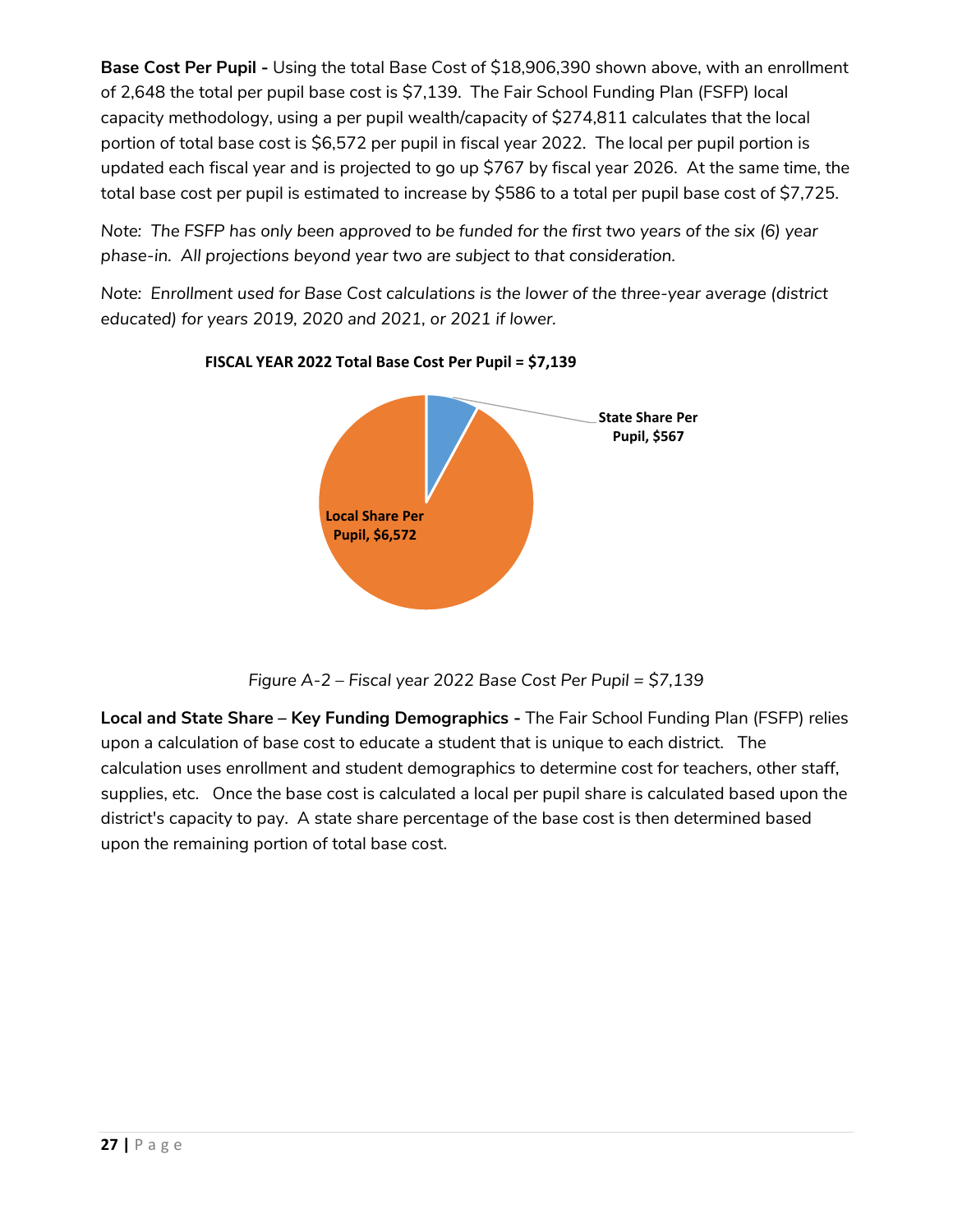

*Figure A-3 – Key Funding Demographics – Cumulative Change Over Forecast Period*

**Calculated Base Cost** - The district's calculated total base cost is projected to go up 6.5% over the forecast period ending June 30, 2026. This change is a function of inflationary considerations of the base cost components and enrollment. The district's base cost enrollment is estimated to decline ‐1.5% over the forecast period. The resulting per pupil base cost is expected to go up 8.2%. These results are trend‐based and are only intended as an indication of overall direction. The current law calculates base cost for both years of the biennium, the same is assumed for subsequent biennial budgets. This method causes per pupil base cost to remain stagnant in the second year of a biennium. Additionally, the FSFP methodology as passed by the legislature is uses 2018 salary and benefit information for fiscal year 2022 and 2023 cost calculations. By fiscal year 2024, these cost factors will be five years behind the current forecast and in some cases the local share calculations.

**Calculated Local Capacity** - Calculated local capacity to pay for the base cost is expected to increase 14.8% over the forecast period. Therefore, the calculated locally generated funding of per pupil base cost is expected to go up 11.7%. At the same time the calculated state share is expected to drop ‐31.8%. This results in a local share of 92.06% of calculated base cost in fiscal year 2022, compared to a local share of 95.0% in fiscal year 2026. These are calculated changes and actual funding results could vary. For example, in some cases a district may be on the funding guarantee.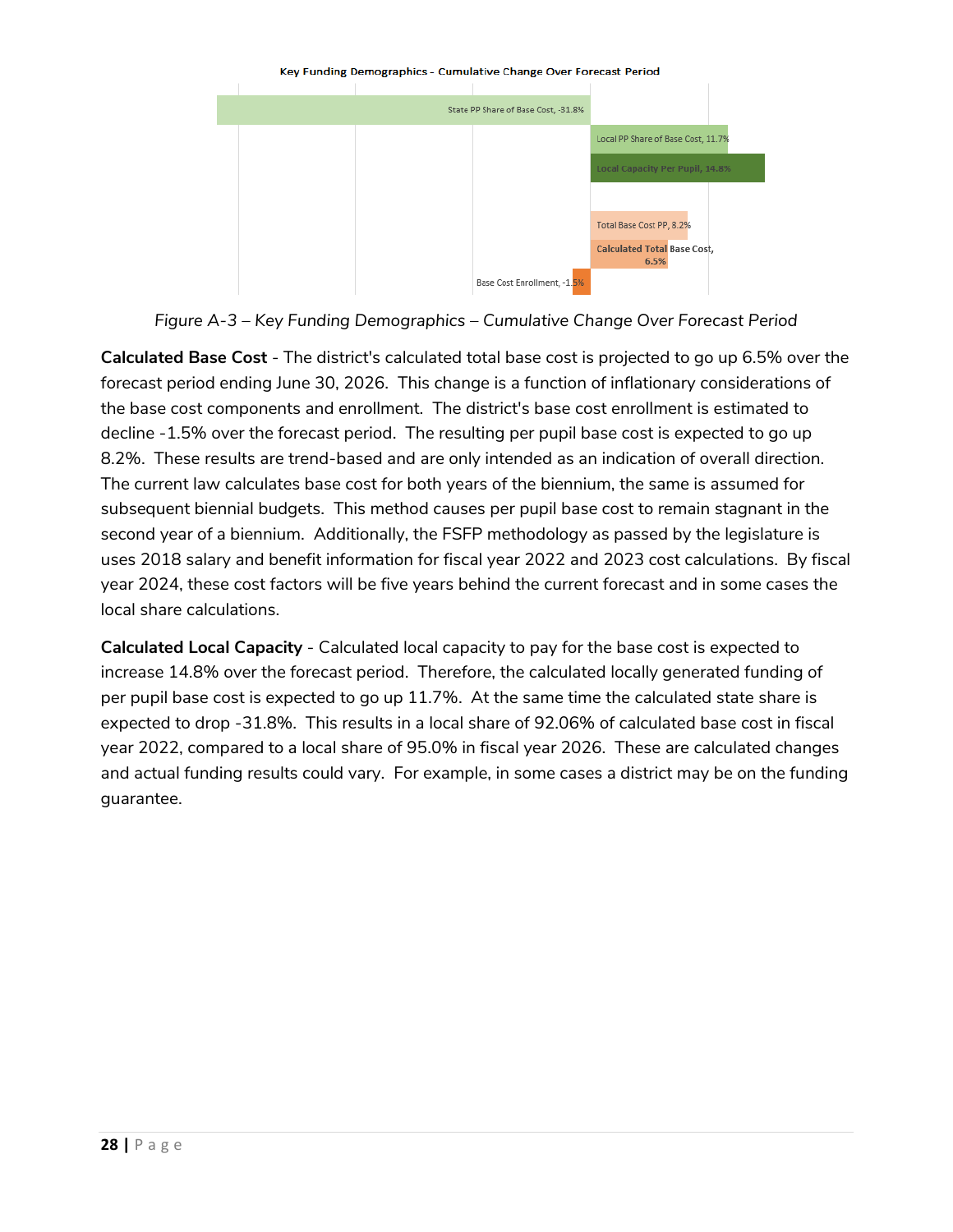|                                            | FY 2022      | FY 2023                 | FY 2024      | FY 2025                | FY 2026         |
|--------------------------------------------|--------------|-------------------------|--------------|------------------------|-----------------|
| <b>Total Base Cost</b>                     | \$20,986,748 | \$20,970,553            | \$21,610,850 | \$21,596,791           | \$22,368,672    |
| <b>YOY Change</b>                          |              | $-0.1%$                 | 3.1%         | $-0.1%$                | 3.6%            |
|                                            |              |                         |              | FY 22 to FY 26 Change  | 6.6%            |
|                                            |              |                         |              |                        |                 |
| <b>Base Cost Enrollment</b>                | 2.648        | 2.647                   | 2.627        | 2.627                  | 2,607           |
| <b>YOY Change</b>                          |              | $-0.1%$                 | $-0.7%$      | 0.0%                   | $-0.7%$         |
|                                            |              |                         |              | FY 22 to FY 26 Change  | $-1.5%$         |
|                                            |              |                         |              |                        |                 |
|                                            |              | <b>Current Biennium</b> |              | FY 24 & FY 25 Biennium | FY 26/27 Bienn. |
|                                            | FY 2022      | FY 2023                 | FY 2024      | FY 2025                | FY 2026         |
| <b>Total Per Pupil Base Cost</b>           | \$7,139      | \$7,143                 | \$7,407      | \$7,408                | \$7,725         |
| <b>YOY Change</b>                          |              | 0.1%                    | 3.7%         | 0.0%                   | 4.3%            |
|                                            |              |                         |              | FY 22 to FY 26 Change  | 8.2%            |
|                                            |              |                         |              |                        |                 |
| Local PP Wealth/Income Factor =            | FY 2022      | FY 2023                 | FY 2024      | FY 2025                | FY 2026         |
| Property Values + Taxpayer Income          | \$274,811    | \$284,950               | \$296,025    | \$304,479              | \$315,461       |
| <b>YOY Change</b>                          |              | 3.7%                    | 3.9%         | 2.9%                   | 3.6%            |
|                                            |              |                         |              | FY 22 to FY 26 Change  | 14.8%           |
| <b>Calculated Amount Generated Locally</b> |              |                         |              |                        |                 |
| <b>Local Per Pupil Capacity</b>            | \$6,572      | \$6,786                 | \$7,037      | \$7,038                | \$7,339         |
| <b>YOY Change</b>                          |              | 3.2%                    | 3.7%         | 0.0%                   | 4.3%            |
|                                            |              |                         |              | FY 22 to FY 26 Change  | 11.7%           |
| Total PP Base Cost - Local PP Capacity =   |              |                         |              |                        |                 |
| <b>State Per Pupil Funding</b>             | \$567        | \$357                   | \$370        | \$370                  | \$386           |
| <b>YOY Change</b>                          |              | $-37.0%$                | 3.7%         | 0.0%                   | 4.3%            |
|                                            |              |                         |              | FY 22 to FY 26 Change  | $-31.8%$        |

*Figure A-4 – Key Funding Demographics – Cumulative Change Over Forecast Period*

### **Ohio's Fair School Funding Plan – districted Educated Enrollment** – Perhaps

one of the biggest changes that Ohio made to per pupil funding is the definition of enrollment. Starting in fiscal year 2022 Ohio will use "district educated" enrollment which is comprised of resident students attending and open enrollment "in" students. In prior funding formulas the district total/ formula ADM was used to calculated state funding. This change, in some cases, reduces net state funding because the district is no longer receiving funding for community school, scholarship students, etc. However, at the same time, the district will not be expensing tuition to pay for these students and therefore cost will be lower.



# Total ADM Compared to District Educated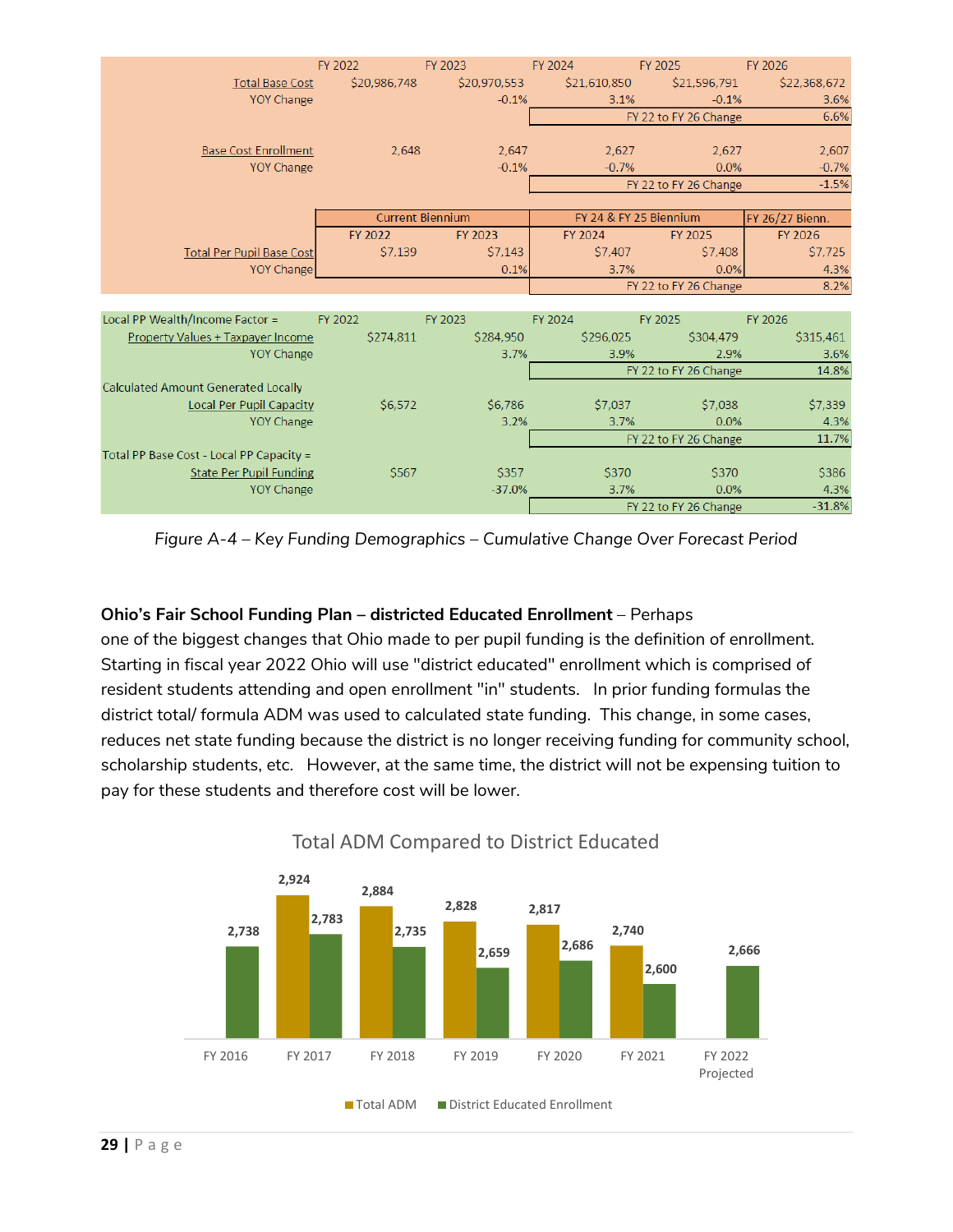## *Note: Total ADM includes community school, open enrollment "out", scholarships, STEM.*

Enrollment Implications on Other Revenue and Tuition Expenses (Purchased Services)

|                                                                                                                                       | FY 2021<br><b>ODE SEPR</b>                                              |                                                                                                                                                                                                                                                                                                                                                                                                                                                                                                                  |
|---------------------------------------------------------------------------------------------------------------------------------------|-------------------------------------------------------------------------|------------------------------------------------------------------------------------------------------------------------------------------------------------------------------------------------------------------------------------------------------------------------------------------------------------------------------------------------------------------------------------------------------------------------------------------------------------------------------------------------------------------|
| Open Enrollment (OE) Net                                                                                                              |                                                                         | \$409 Net OE In, revenue will decrease more than expenditures will decrease.<br>This potentially has a 'net unfavorable' impact on the forecast.                                                                                                                                                                                                                                                                                                                                                                 |
| Impact on Expenses Only:                                                                                                              |                                                                         |                                                                                                                                                                                                                                                                                                                                                                                                                                                                                                                  |
| <b>Community School</b><br>Stem School<br>Cleveland Scholarship<br>Autism Scholarship<br>EdChoice Scholarship<br>Peterson Scholarship | (5334.884)<br>(S266, 170)<br>\$0<br>$($ \$89,194)<br>\$0<br>(S211, 477) | The difference in how enrollment is calculated for funding in most cases will<br>create a net favorable result. In other words, the tuition the district was<br>paying as a transfer to others will be eliminated and FY 2022 expenditures<br>should decrease. For open enrollment "in" districts, the tuition revenue will<br>also decrease (and open enrollment tuition out will decrease). The table to<br>the left provides a conceptual result of the potential impact using FY 2021<br>state funding data. |
| Net Impact on "other revenue" and "Tuition Cost"                                                                                      |                                                                         | (\$901,317) Expenses are decreasing more than the revenues are decreasing<br>This potentially has a 'net favorable' impact on the forecast.                                                                                                                                                                                                                                                                                                                                                                      |
|                                                                                                                                       |                                                                         |                                                                                                                                                                                                                                                                                                                                                                                                                                                                                                                  |

*Figure A-6 – Enrollment Implications on Other Revenue and tuition Expenses (Purchase Services)*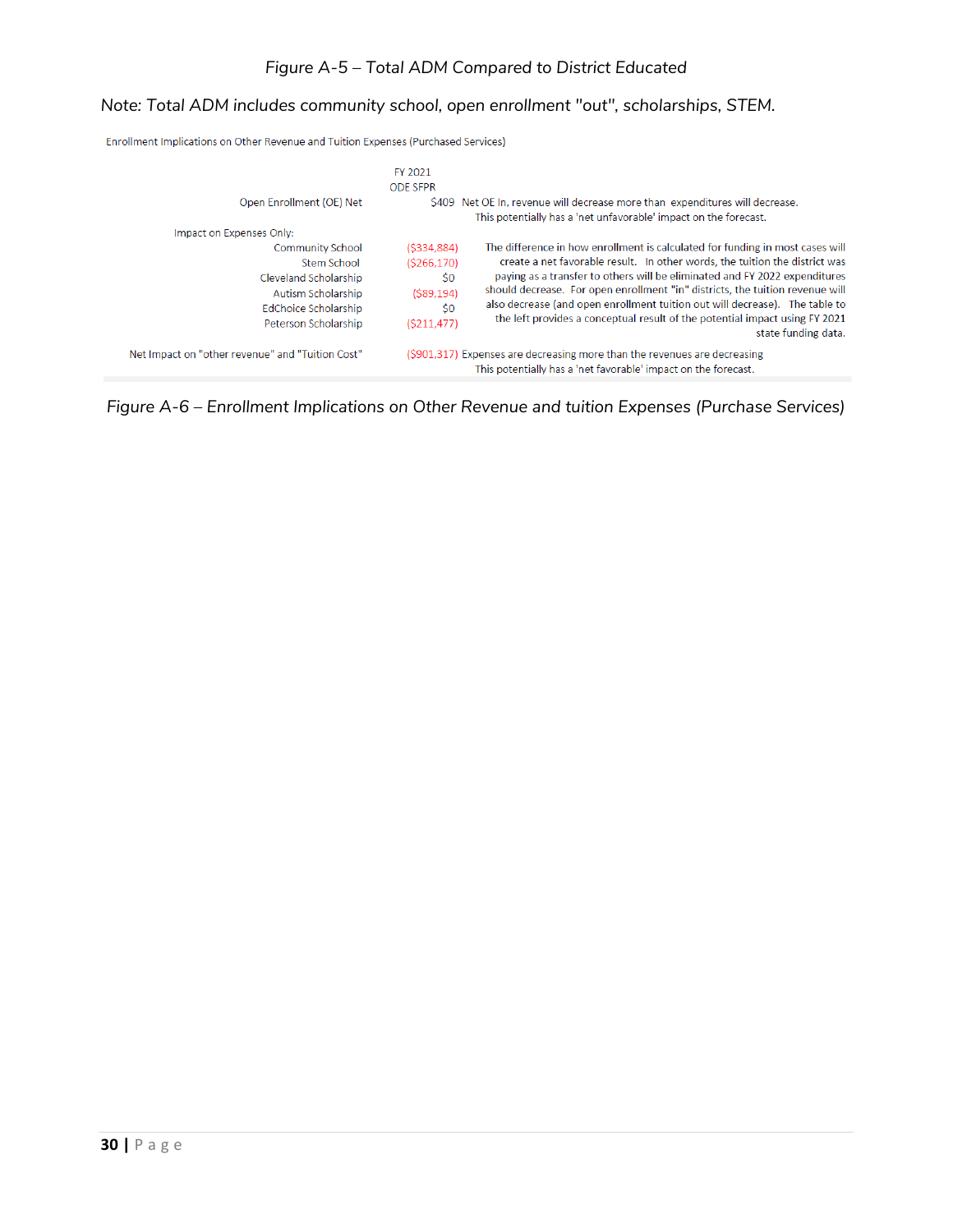#### Ohio's Fair School Funding Plan - Favorable/(Unfavorable) Financial Impact

| I. Revenue Impact FY 2021 to FY 2022                      |                      | <b>District</b> |                                                                               |
|-----------------------------------------------------------|----------------------|-----------------|-------------------------------------------------------------------------------|
| Overall State Revenue Gain/Loss FY 2021 to FY 2022        | <b>Actual Posted</b> | Projected       |                                                                               |
|                                                           | FY 2021              | FY 2022         |                                                                               |
| Unrestricted State Funding Per 5Cast Forecast Lines       | \$5,595,434          |                 | \$4,986,916 <after asst.<="" assumption="" funding="" state="" td=""></after> |
| <b>Restricted State Funding Per 5 Cast Forecast Lines</b> | \$207.756            |                 | \$487,522 < After State Funding Assumption Asst.                              |
| Open Enrollment In Revenue Code 1227 as Posted 5Cast      | \$341,755            |                 |                                                                               |
| <b>Total State Funding as Posted</b>                      | \$6,144,945          |                 | \$5,474,438 <total as="" forecasted<="" funding="" state="" td=""></total>    |
| Revenue Change FY 22 over/(Under) FY 21                   |                      |                 | (\$670,507) Potential Unfavorable Impact on Revenue                           |
|                                                           |                      |                 | <b>Current Assumption Assist Results</b>                                      |

#### II. Expenditure Impact FY 2021 to FY 2022

| Other FSFP Factors Beyond State Revenue Detail                 |                                                                                                          |
|----------------------------------------------------------------|----------------------------------------------------------------------------------------------------------|
|                                                                | FY 2021                                                                                                  |
| Open Enrollment Expense (Calculated)                           | (\$341,346) SFPR Net Adjusted for Posted Open Enrollment In Revenue                                      |
| From FY 21 June#2 SFPR:                                        |                                                                                                          |
| <b>Community School</b>                                        | (5334.884)                                                                                               |
| <b>Stem School</b>                                             | (S266, 170)                                                                                              |
| Cleveland Scholarship                                          | S0                                                                                                       |
| Autism Scholarship                                             | (589, 194)                                                                                               |
| EdChoice Scholarship                                           | \$0                                                                                                      |
| Peterson Scholarship                                           | (\$211,477)                                                                                              |
| Potential "Tuition Cost Reduction" Impact                      | (51, 243, 072)                                                                                           |
| FY 21 S Wellness Expenditures Shifted to General Fund in FY 22 | \$175,169 Potential Unfavorable Impact<br>Wellness Spending Shifted to General Fd (Assumes All Wellness) |
| Memo: SF10 Restricted FY 2022 Wellness<br>\$162.143            | If spent less then could be less unfavorable.                                                            |
| Net Impact on Expenditures                                     | (\$1,067,904) Potential Favorable Impact                                                                 |

#### III. Combined FSFP Conceptual Impact on Both Revenue and Expenditures

|                                                 | FY 2022                      |
|-------------------------------------------------|------------------------------|
| Net Impact on FY 22 Revenue Compared to FY 2021 | (\$670,507) Section I Above  |
| Net Impact Expenditures Compared to FY 2021     | \$1,067,904 Section II Above |
| Combined Revenue and Expenditure FSFP Impact    | \$397,397                    |

Note: When comparing to the state's simulations keep in mind that the simulations used the January 2021 SFPR, and the above is June #2, 2021. Also, the simulations did not account for the special education (cat cost pool) deduction of:

 $(516,088)$ 

*Figure A-7 – Chardon Local Schools Favorable Financial Impact*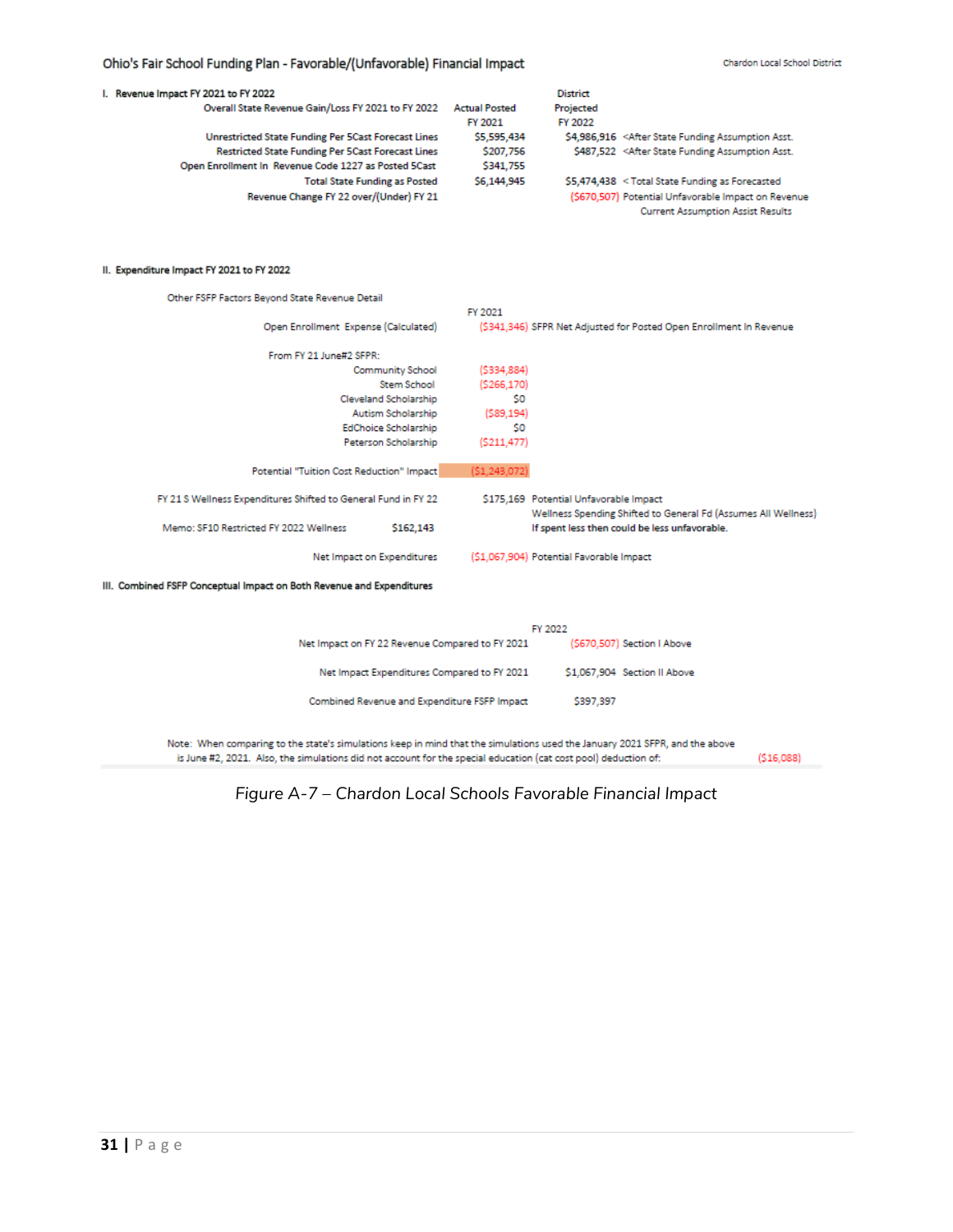#### Ohio's Fair School Funding Plan - Detailed Funding Results (SF8)

Chardon Local School Di

| .A  | <b>Local Demographics</b>                      | FY 2022      | FY 2023      | FY 2024      | FY 2025      | FY 2026      |
|-----|------------------------------------------------|--------------|--------------|--------------|--------------|--------------|
| A1  | Per Pupil Base Cost (SF4 Line C)               | \$7,139      | \$7,143      | \$7,407      | \$7,408      | \$7,725      |
| A2  | State Per Pupil Share SF4 Line "E"             | \$567        | \$357        | \$370        | \$370        | \$386        |
| .B  | Current Distrct Educated Enrollment (SF1a)     | 2,646.7      | 2,627.0      | 2,607.4      | 2,587.8      | 2,568.1      |
|     | Current Year's FSFP Formula Funding:           | FY 2022      | FY 2023      | FY 2024      | FY 2025      | FY 2026      |
| .c  | State's Share of Base Cost Amt. SF4 Line "I"   | \$1,499,536  | \$938,267    | \$965,671    | \$958,502    | \$991,985    |
| .D  | State's Share of Categoricals Step SF5         | \$207,300    | \$135,456    | \$139,575    | \$138,537    | \$142,785    |
| Æ   | Targeted SF6 (without Supplemental)            | \$0          | \$0          | \$0          | \$0          | \$0          |
| F   | Calculated FSFP Formula Funding (C+D+E)        | \$1,706,836  | \$1,073,723  | \$1,105,246  | \$1,097,039  | \$1,134,770  |
|     | FY 2020 Guarantee Base Funding:                | FY 2022      | FY 2023      | FY 2024      | FY 2025      | FY 2026      |
| .G  | 2020 SFPR Base Funding w/o DPIA (Result 1)     | \$4,111,787  | \$4,111,787  | \$4,111,787  | \$4,111,787  | \$4,111,787  |
| н   | FSFP Formula to FY20 Base Difference (F - G)   | (52,404,951) | (53,038,064) | (53,006,542) | (53.014.748) | (52,977,018) |
| T.  | Formula Phase In or CFO's (below)              | 16.67%       | 33.33%       | 50.00%       | 66.67%       | 83.33%       |
| Т   | FSFP Formula Phase In Current Years' (H x I)   | (5400.833)   | (51.012.587) | (51.503.271) | (52,009,932) | (52,480,848) |
| ж   | 2020 SFPR + FSFP Formula Phase In (G + J)      | \$3,710.954  | \$3,099,200  | \$2,608,516  | \$2,101,855  | \$1,630,939  |
|     | Add-on DPIA and Supplemental Targeted          | FY 2022      | FY 2023      | FY 2024      | FY 2025      | FY 2026      |
| J.  | 2020 DPIA Base Step SF6                        | \$10,915     | \$10,915     | \$10,915     | \$10,915     | \$10,915     |
| .M  | Calculated DPIA Step SF6                       | \$22,150     | \$22,225     | \$22,300     | \$22,375     | \$22,451     |
| .N  | DPIA Phase In or CFO's (below)                 | 0.00%        | 14.00%       | 50.00%       | 66.67%       | 83.33%       |
| ٥.  | Phased In DPIA Funding (L+(M - L)*N)           | \$10,915     | \$12,498     | \$16,607     | \$18,556     | \$20,528     |
| .Р  | Supplemental Targeted (SF6)                    | \$0          | S0           | S0           | S0           | S0           |
| Ω.  | Add-on DPIA and Supplemental Targeted (O + P)  | \$10.915     | \$12,498     | \$16,607     | \$18,556     | \$20,528     |
|     | <b>Base FY20 Guarantee Calculation</b>         | FY 2022      | FY 2023      | FY 2024      | FY 2025      | FY 2026      |
| .R  | Current FY Funding (K+Q)                       | \$3,721,869  | \$3,111,699  | \$2,625,124  | \$2,120,410  | \$1,651,468  |
| .R1 | 2020 Base (G) Plus DPIA Base (L)               | \$4,122,702  | \$4,122,702  | \$4,122,702  | \$4,122,702  | \$4,122,702  |
| .R2 | .'20 Base Transitional Aid (R1 - R) (Result 1) | \$400,833    | \$1,011,003  | \$1,497,578  | \$2,002,291  | \$2,471,234  |
|     | Formula Phase In or CFO's (below)              | \$4,122,702  | \$4,122,702  | \$4,122,702  | \$4,122,702  | \$4,122,702  |
|     | <b>YOY Analysis</b>                            | FY 2022      | FY 2023      | FY 2024      | FY 2025      | FY 2026      |
|     | Unphased-in Formula (H - J)                    | \$0          | \$0          | \$0          | \$0          | \$0          |
|     | <b>YOY Change</b>                              |              | \$0          | S0           | \$0          | \$0          |
|     | FY 2020 Guarantee Line R2                      | \$400,833    | \$1,011,003  | \$1,497,578  | \$2,002,291  | \$2,471,234  |
|     | <b>YOY Change</b><br>$-0.0000101000$           |              | \$610,170    | \$486.575    | \$504,713    | \$468.943    |

*Figure A-8 – Chardon Local Schools Detailed Funding Results*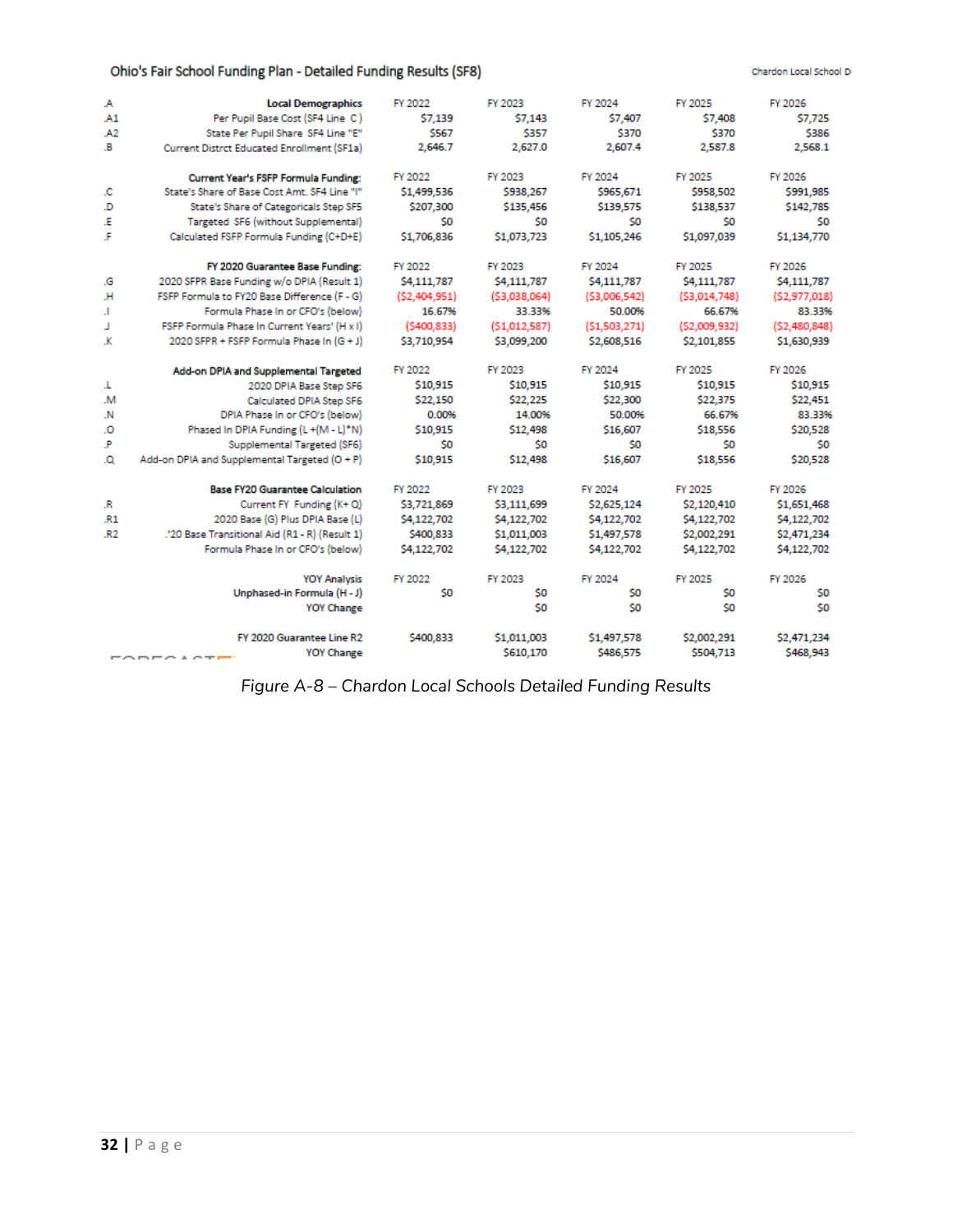#### Ohio's Fair School Funding Plan - Summary Funding Results (SF8)

|               | <b>Funding Summary</b>                   | FY 2022     | FY 2023     | FY 2024     | FY 2025     | FY 2026     |
|---------------|------------------------------------------|-------------|-------------|-------------|-------------|-------------|
| .R3           | Current Year's Funding (R + R2)          | \$4,122,702 | \$4,122,702 | \$4,122,702 | \$4,122,702 | \$4,122,702 |
| .S1           | Open Enrolled ADM Loss Impact (Result 2) | \$0         | \$O         | \$0         | \$0         | \$0         |
| .S2           | Special Education Set-Aside SF5          | (516,088)   | (510,067)   | (510, 491)  | (510, 412)  | (510, 849)  |
| .11           | Career Awareness Revenue                 | S0          | \$0         | \$0         | \$0         | S0          |
| .T2           | CTC Associated Services Adi.             | (5171)      | (5107)      | (5111)      | (5111)      | (5115)      |
| .T3           | <b>Transportation SF7</b>                | \$665,192   | \$792,785   | \$885,750   | \$977,343   | \$1,067,562 |
| .U            | FY 2021 Transition Supp Result 3         | \$0         | \$0         | \$0         | \$0         | S0          |
| $\mathcal{N}$ | CFO Bottom Line Funding Adjustment Below | \$0         | \$0         | \$0         | \$0         | \$0         |
| .W            | <b>Total State Funding</b>               | \$4,771,635 | \$4,905,314 | \$4,997,850 | \$5,089,523 | \$5,179,299 |
|               | <b>YOY Change</b>                        |             | \$133,679   | \$92,536    | \$91,673    | \$89,776    |
|               | YOY % Change                             |             | 2.80%       | 1.89%       | 1.83%       | 1.76%       |
|               | <b>Trend Indicator of Funding Status</b> | Guarantee   | Guarantee   | Guarantee   | Guarantee   | Guarantee   |
|               | FY 20 + FY 21 Base Guarantee Total       | \$400.833   | \$1,011,003 | \$1,497,578 | \$2,002.291 | \$2,471.234 |

These funding estimates culminating to row R3 above and beyond should be considered a trend estimate based upon current information. Many assumptions are made regarding future inflationary pressures and funding decisions based upon current law practice. Current laws can be changed and with it funding results.

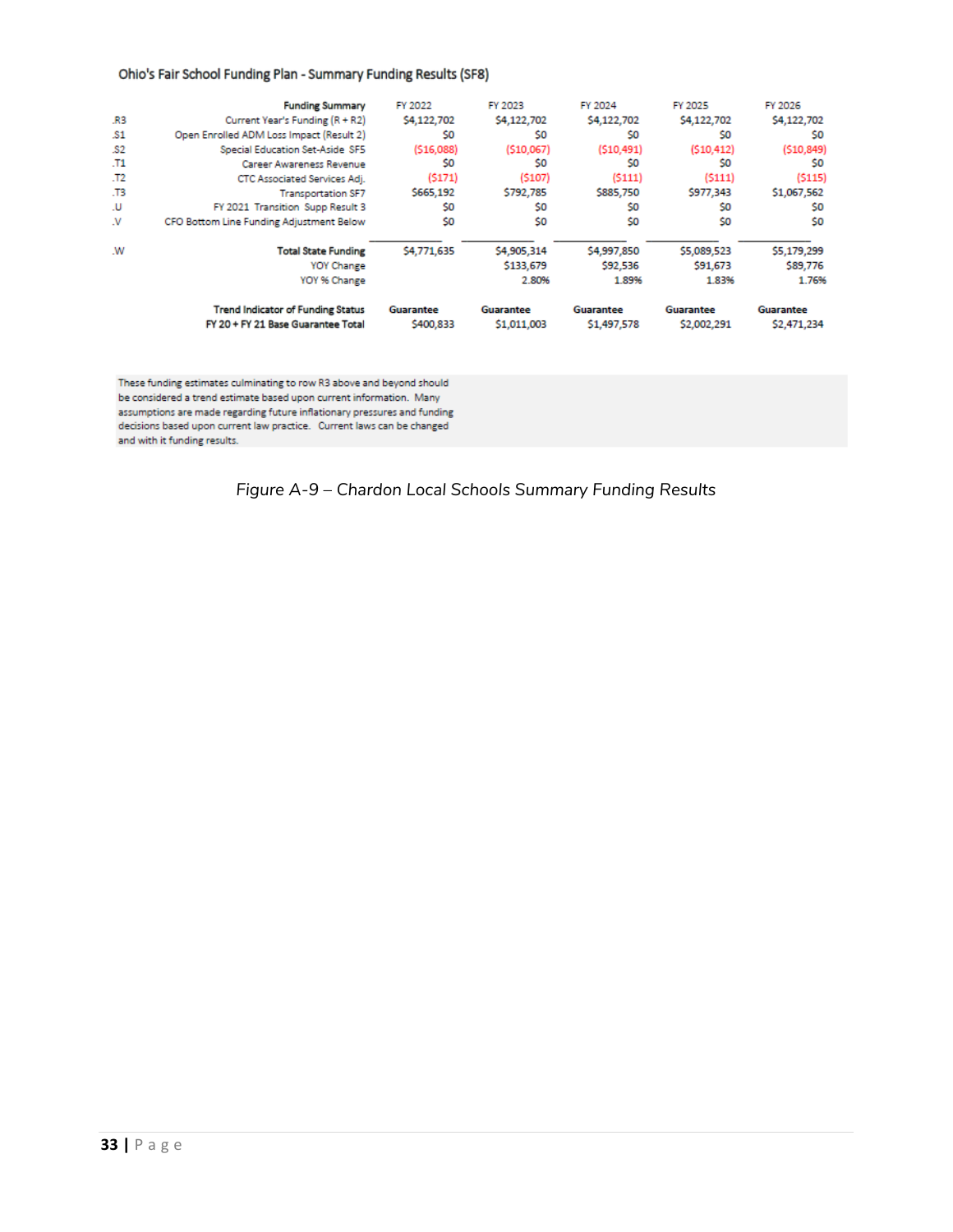The FSFP is a formula that is being phased in and includes guarantees. With phase-ins some districts may have formula funding that is not phased-in. Other districts may experience guarantee funding. The graphs below point out these key points and the CFO's adjustment response, if any, in the bottom chart.



*Figure A-10 – Chardon Local Analysis of State Revenue from Forecast*



*Figure A-11 – Formula and DPIA Phase-In Percentage Original Assumption / CFO Model (Same)*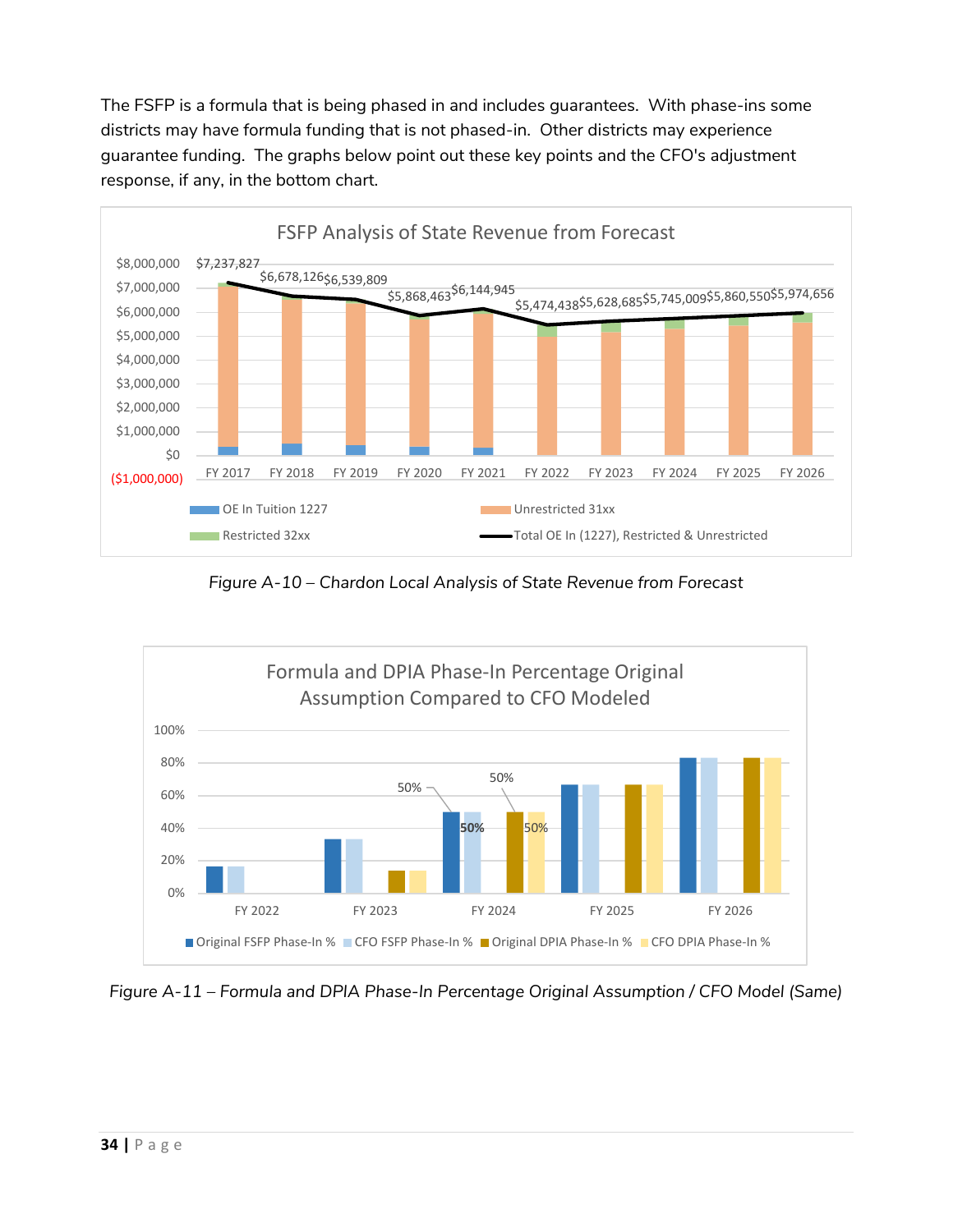

*Figure A-12 – Ohio's Fair School Funding Plan – Results in Forecast*

The above graph summarizes key state revenue line items impacted by the FSFP plan. Districts that had open enrollment "in" revenue will not see this source of revenue in the future. Overall the district's revenue decreased ‐\$670,507 from fiscal year 2021 to fiscal year 2022. The above results are from the district's forecast and assume USAS codification standards.

*Note: fiscal year 2020 and fiscal year 2021 are actual. Fiscal year 2022 through fiscal year 2026 are current forecast results.*



Current Forecasted Tuition FSFP Analysis

*Figure A-13 – Current Forecasted Tuition FSFP Analysis*

Tuition expenses were impacted by the FSFP plan. Tuition expense for community schools, open enrollment out, STEM, scholarships, and EdChoice are no longer incurred as expenses in fiscal year 2022. Many districts will see a decline in overall tuition cost from fiscal year 2021 to fiscal year 2022. Currently the district is forecasting that fiscal year 2022 total tuition expense will decrease ‐\$1,172,825. Tuition may not decrease exactly as expended in fiscal year 2021 because the district may be assuming forecast growth/decreases in non‐FSFP tuition expenditures.

*Note: fiscal year 2020 and 2021 are actual. Fiscal year 2022 through fiscal year 2026 are current forecast results.*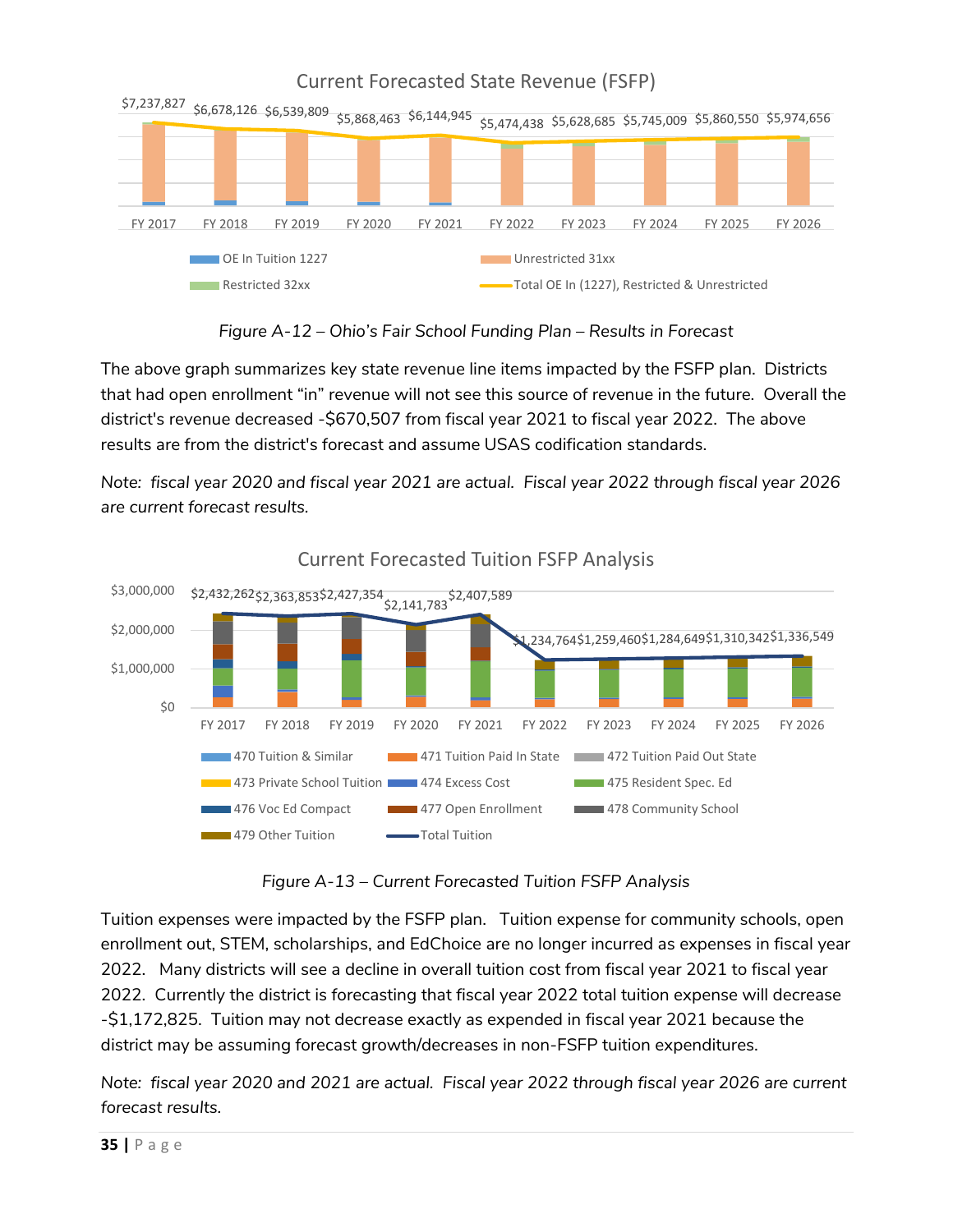

*Figure A-14 – YOY Change w/FSFP*

In fiscal year 2022 state revenue (blue bars) is projected to decrease ‐\$670,507. At the same time, because of FSFP and enrollment count changes, 47x tuition (orange bars) expenditures are projected to go down ‐\$1,172,825. Assuming, as presented in the bar chart above, that the YOY change is all the result of FSFP, then the district is expected to experience a net favorable impact of \$502,318 in fiscal year 2022 (gray bars).

|                                                                     | FY 2022        | FY 2023        | FY 2024     | FY 2025        | FY 2026        |
|---------------------------------------------------------------------|----------------|----------------|-------------|----------------|----------------|
| FY 2020 Base Transitional Aid Guarantee                             | \$400,833      | \$1,011,003    | \$1,497,578 | \$2,002,291    | \$2,471,234    |
| Calculated Formula Phased In                                        | (S116, 355)    | (S654, 715)    | (S950, 648) | (S1, 278, 536) | (S1, 535, 245) |
| FY 2020 Guarantee as % of Calculated Formula                        | $-344.5%$      | $-154.4%$      | $-157.5%$   | $-156.6%$      | $-161.0%$      |
| State Base Cost Per Pupil Funding                                   | \$567          | \$357          | \$370       | \$370          | \$386          |
| Memo Only: Guarantee Reflected as Student Count                     | 707            | 2,831          | 4,044       | 5,406          | 6,398          |
| Note: Concept only, if students were added PP Funding would change. |                |                |             |                |                |
|                                                                     | FY 2022        | FY 2023        | FY 2024     | FY 2025        | FY 2026        |
| FY 2021 Base Supplemental Transitional Guarantee                    | S <sub>0</sub> | S0             | \$0         | S <sub>0</sub> | \$0            |
| Calculated Formula Phased In                                        | (S116, 355)    | (S654, 715)    | (S950, 648) | (S1, 278, 536) | (S1, 535, 245) |
| FY 2021 Guarantee as % of Calculated Formula                        |                |                |             |                |                |
| State Base Cost Per Pupil Funding                                   | \$567          | \$357          | \$370       | \$370          | \$386          |
| Memo Only: Guarantee Reflected as Student Count                     |                |                |             |                |                |
| Note: Concept only, if students were added PP Funding would change. |                |                |             |                |                |
|                                                                     | FY 2022        | FY 2023        | FY 2024     | FY 2025        | FY 2026        |
| <b>Transportation Guarantee</b>                                     | S <sub>0</sub> | S0             | \$0         | S <sub>0</sub> | \$0            |
| Open Enrollment Reduction to FY 2020 Guarantee                      | S <sub>0</sub> | S <sub>0</sub> | \$0         | S <sub>0</sub> | \$0            |

Ohio's Fair School Funding Plan - Transitional Aid "Guarantee Analysis"